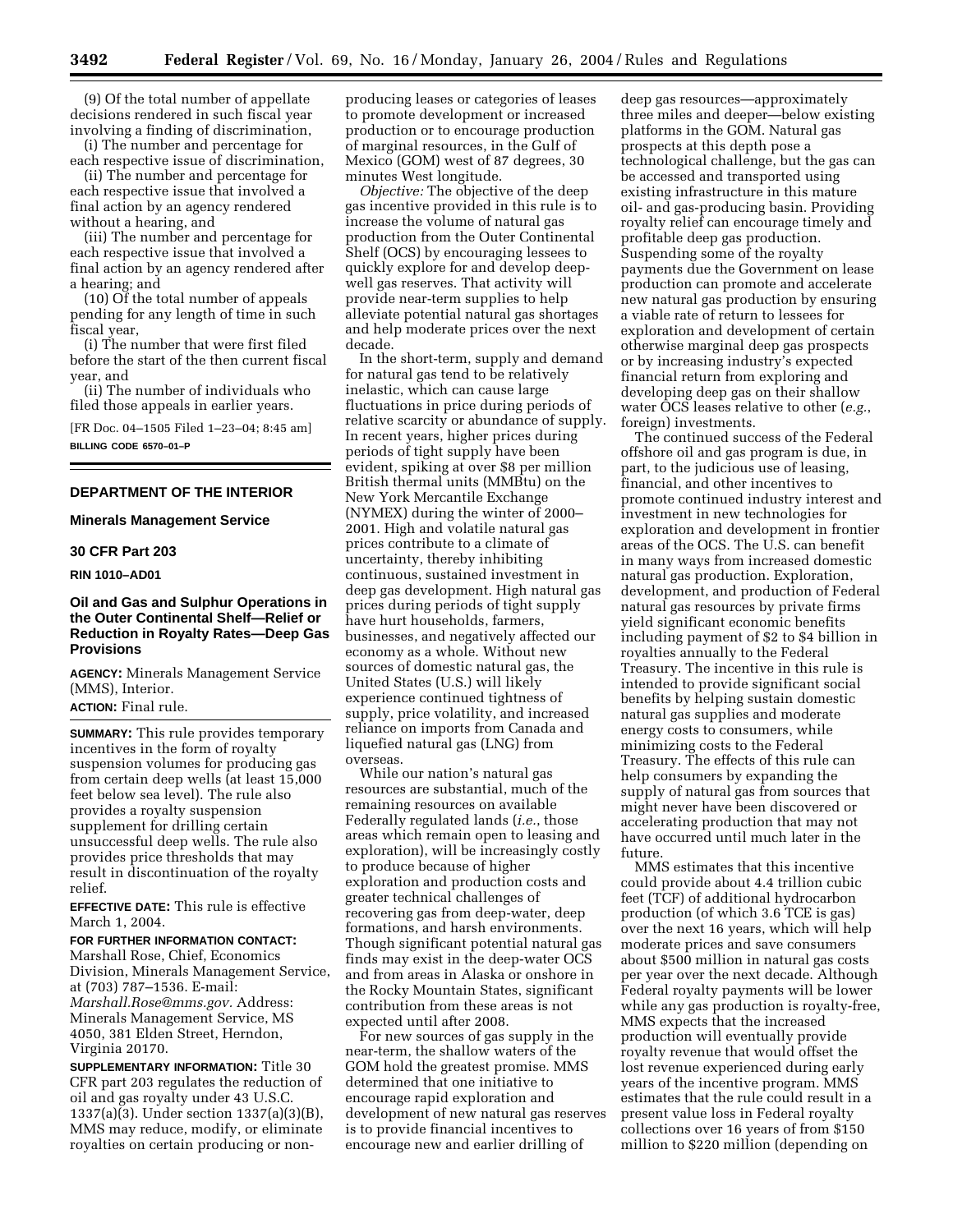price volatility) out of some \$47 billion collected. Total Federal collections from leasing now run about \$5 billion per year.

### **Background**

Natural gas, one of the most important fuel sources in the U.S. economy, supplies almost a quarter of the Nation's energy needs. Natural gas is a relatively reliable source of energy because a high proportion of domestic consumption is met by domestic production. In 2002, the U.S. produced about 19 TCF of natural gas, which supplied about 84 percent of U.S. demand totaling about 23 TCF. Imports of natural gas (primarily from Canada) and a small amount of LNG from Algeria, Qatar, and Trinidad and Tobago, supplied the remaining 4 TCF (16 percent).

Heating and electricity generation have traditionally been the predominant uses of natural gas, but demand for natural gas is projected to grow in all sectors of the economy, especially as a fuel source for electricity generation. Natural gas fuels about 20 percent of current electricity generation, but this percentage is expected to increase dramatically because an increasing number of our electric generating plants are switching to natural gas for power generation and planned future capacity is expected to rely primarily on natural gas. This will contribute to a dramatic increase in U.S. demand for natural gas in the next 10–20 years. The Energy Information Administration (EIA) of the Department of Energy projects that the U.S. demand for natural gas could increase by more than 50 percent in the next 20 years, increasing from 22 TCF in 2003 to 35 TCF in 2025. Though LNG imports from overseas are expected to increase over time, helping to supply some of the demand growth, even optimistic estimates suggest that about 80 percent of the expected increase in consumption will need to be supplied from domestic sources.

In 2002, the Federal OCS was the single largest source of oil and gas for the nation—larger than any State or foreign supplier. The majority of Federal production comes from the GOM. The OCS currently provides about 14 billion cubic feet (BCF) of natural gas per day (about 5 TCF annually) for U.S. consumers, supplying about 25 percent of domestic demand. The OCS is expected to remain a significant source for increased supply of natural gas to meet U.S. demand in the long term because it contains about one-third of the remaining undiscovered technically recoverable natural gas resources in the U.S. MMS projects that the GOM could contain 193 TCF of undiscovered

natural gas, which represents about 53 percent of the total OCS estimate of undiscovered gas resources (362 TCF).

Continued production of natural gas from the GOM OCS may be the key to a stable and secure natural gas future for the U.S., but there is concern about the ability of the OCS to maintain its current level of production over the coming decades. Total proven natural gas reserves on the GOM OCS have declined dramatically from nearly 46 TCF in 1986 to approximately 24 TCF in 1999. [Estimated Oil &Gas Reserves, Gulf of Mexico Dec. 31, 1999, OCS Report MMS 2002–007]. Recent gas discoveries in the mature producing areas of the GOM are smaller than previous reserves and are depleted more rapidly. The production rate per well has been declining. To maintain or increase the existing level of domestic natural gas supplies, the nation needs more well completions to offset these declines. Without dramatic change in exploration and development patterns, production from the GOM may not be able to meet the expected share of future natural gas supply needed from the OCS to meet growing demand. Energy producers now have to look in more remote locations, using innovative technologies, and the government needs to encourage identification and development of new sources

President Bush's National Energy Policy (NEP) provides a long-term energy strategy for securing America's energy future and addresses production of traditional energy sources, alternative and renewable sources, and energy conservation and efficiency. Natural gas is an important cornerstone of the NEP because it is relatively efficient and clean-burning, as it produces fewer emissions than other fossil fuels, and is an abundant domestic resource. As such, the NEP encourages the environmentally responsible development of natural gas to meet the Nation's near-term demand.

The NEP recommended that the Secretary of the Interior consider economic incentives for offshore oil and gas development where warranted by specific circumstances. To encourage increased energy investment—a longterm process—industry needs certainty and stability, and incentives that are predictable and transparent. In particular, the NEP recommended that the Secretary of the Interior explore opportunities to provide royalty reductions for enhanced oil and gas recovery; for reduction of risk associated with production in frontier areas or deep gas formations; and for development of small fields that would otherwise be uneconomic. This deep gas rule implements one part of MMS's responsibilities under the NEP to promote environmentally sound production of our Nation's energy resources, using royalty suspensions to reduce financial risks associated with production of OCS deep gas formations.

#### **Deep Shelf Gas**

Total GOM natural gas production has been fairly constant at about 5 TCF per year for the last 20 years. Currently, about 75 percent of this production comes from reservoirs in shallow waters of the shelf. However, since 1996, production from the shelf has been declining at a precipitous 30 percent rate, from 4.8 TCF in 1997 to about 3.4 TCF in 2002. During this time, increasing production from deep-water areas has kept OCS production stable. As shelf production continues to decline in both shallow and deep water, there could be a significant drop in OCS production of natural gas over the next 5–10 years unless new reserves can be found and brought on line quickly. To maintain GOM production levels near 5 TCF, or to increase aggregate production, a high level of exploration activity in both shallow and deep-water areas of the GOM will be needed.

The shallow waters of the GOM have been actively explored and any natural gas remaining in shallow-depth reservoirs, *i.e.*, less than 15,000 feet total vertical depth subsea (TVD SS) is expected to be found in a large number of smaller, isolated reservoirs. Many marginally economic wells will be required to exploit those resources. In contrast, relatively few wells, only about 2,100 (5 percent of total) have been drilled to deep depths on the shelf, including 64 in 2002. The potential for large new reservoirs with high production rates is greater at deep depths than in more mature, shallower areas.

Recent deep gas discoveries on the OCS have shown that these new deepshelf completions can produce gas volumes of 20–80 million cubic feet per day (MMCFd) or more. However, deeper drilling requires upgraded rigs, higher well costs, and considerably longer drilling times. Greater well depths and higher pressures and temperatures make deep-shelf targets riskier and more costly to drill. Target reservoirs therefore need to be substantially larger at deep-depth to warrant the larger investment. So far, the failures from drilling deep gas wells on the shelf outnumber successes. Industry reports, and MMS data confirms, that there is only a 1 in 4 chance of successfully drilling a deep gas well, which can cost \$8 to \$20 million per well, at drilling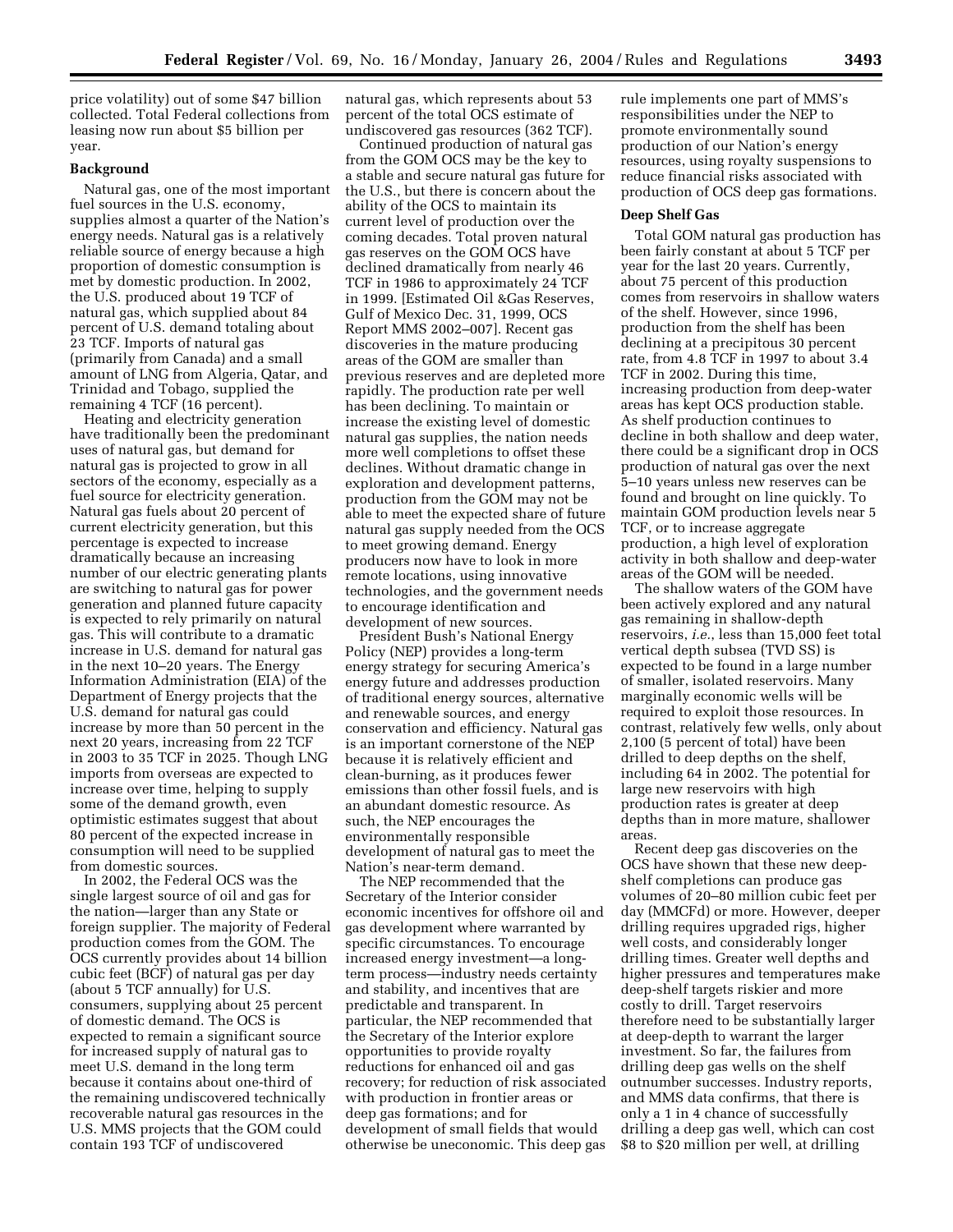depths 15,000–20,000 feet TVD SS. Increased experience and improvements in technology over time, encouraged by the economic incentives in this rule, should continue to reduce both the risks and costs.

Industry has made significant advances in developing technology to enable drilling to deep geologic horizons. Continued advances in directional drilling will help lower costs and foster recovery of additional resources from a single development site. New seismic technology provides an opportunity for industry to map promising prospects at deep depths, but the quality of imaging thus far is relatively poor. New and improved technologies are still needed for seismic exploration and to solve many of the technological and mechanical challenges that will lower drilling costs and enable safe and efficient drilling in conditions of extremely high temperature and pressure.

Renewed interest in deep-shelf gas in shallow water may help stem the tide of declining gas reserves and production from the GOM shelf. To date, operators who discover deep gas are able to bring production on line quickly, and at high flow rates. For example, the deep gas discovery in South Timbalier Block 204 in 2000 began production in 2001, and achieved peak production of 350 MMCFd in 2002. But higher flow rate wells can also decline rapidly. Therefore, a large number of wells will need to be drilled to sustain GOM production. Growing demand for natural gas and strong prices have renewed industry's interest in this expensive and technically challenging deep gas play and revived this mature producing province in the GOM.

To jump-start increased drilling of natural gas from deep horizons, MMS expanded its royalty relief program and began offering a royalty relief incentive for shallow water leases in OCS lease sales starting in 2001. This incentive provided a suspension of royalties on the first 20 BCF of deep gas production for all OCS tracts in less than 200 meters of water where a new deep gas reservoir 15,000 feet or greater subsea is drilled and begins production within the first 5 years of the life of the lease. Royalty relief is provided only when specified annual price threshold ceilings for natural gas are not exceeded. The incentive has revived bidding for leases in shallow water in the Central GOM and industry is making plans to drill to deep depths on these leases. Because of the significant infrastructure platforms, producing facilities, and pipelines—that already exists in this mature producing basin, any new deep

gas production can be transported quickly to markets.

However, these deep drilling incentives cover only the 1,240 new shallow water leases issued since 2001, a portion of the shelf's deep gas potential. Production from deep wells on 2,400 existing leases in shallow water, where significant infrastructure already is in place, is the most attractive source of additional natural gas on the OCS. MMS estimated in 2003 (OCS Report, MMS 2003–026 ''Gulf of Mexico OCS Deep Shelf Gas Update: 2001– 2002'') that there could be 5 to 20 TCF with a most likely value of 10.5 TCF of recoverable natural gas present in deep depths underlying the shallow water shelf portion of the OCS. Recent analysis based on new seismic technology has suggested that even greater potential may exist for technically recoverable gas resources from deep depth locations. (DOI–MMS Press Release #3012, November 19, 2003). The majority of that potential (at least 60 percent) is expected to underlie active leases that were issued before 2001. This rule is targeted to provide an incentive for these 2,400 leases, where drilling could commence almost immediately and production could be on line within 1–2 years. Companies holding leases issued before 2001 will now have incentive to drill deep wells comparable to incentives provided for new leases, thereby encouraging more drilling of new deep wells and deepening of existing ones. Additional production from existing leases will help extend the economic life of those leases and the existing infrastructure in the GOM. Deep gas production will help bridge the expected mid-term shortfall in natural gas supplies until large field development from new deep-water and onshore prospects comes on line in the future.

# **Summary of the Deep Gas Royalty Relief Program**

This summary discusses the various components of the royalty relief provisions for deep gas production in shallow water. For leases eligible to receive such royalty relief, MMS will suspend royalty payments after certain deep drilling activities and outcomes occur. A lease will be eligible to receive royalty relief for deep gas wells if it:

(1) Is located in the GOM wholly west of 87 degrees, 30 minutes West longitude; and entirely in water depths less than 200 meters (or partly in water depths less than 200 meters if issued in lease sales that did not provide for nondiscretionary deep-water royalty relief), and

(2) Was in existence on January 1, 2001; was issued in a lease sale held after that date, and the lessee exercised its option before 180 days after the effective date of the final rule or 180 days after the lease was issued, whichever is later, to substitute the terms of this rule for the deep gas royalty relief terms in the original lease instrument; or is issued in a future lease sale with terms that reference this rule, and

(3) Has production within 5 years after the effective date of final rule (or within 6 years if the lessee has obtained a 1-year extension) from a qualified deep well drilled after March 26, 2003, or

(4) Has no gas or oil production from a deep well with a perforated interval the top of which is 18,000 feet TVD SS or deeper, but has a certified unsuccessful original well, or a certified unsuccessful sidetrack whose length is at least 10,000 feet, drilled after March 26, 2003, to depth of at least 18,000 feet TVD SS within 5 years after the effective date of the final rule.

The form of the royalty relief is a royalty suspension volume (RSV) or royalty suspension supplement (RSS). An RSV under this rule is the amount of qualified deep well gas production from a lease, or allocated to a lease under a unit agreement, that will be royalty free as a result of the incentive earned from drilling certain successful wells and sidetracks. An RSS is the amount of future oil and gas production from, or allocated under a unit agreement to, a lease from all wells regardless of depth or drilling date or hydrocarbon (gas or oil) produced that will be royalty free as the result of the incentive earned from drilling certified unsuccessful wells and sidetracks.

For deep wells, *i.e.*, original wells or sidetracks, to qualify for RSV and RSS as specified in Table 1, they must meet certain requirements as described in detail below:

(1) The vast majority of shallow water leases have not yet drilled and produced gas or oil from deep depths. For those leases, drilling a new deep well may earn an RSV of 15 BCF when drilled (and perforated) to the vertical depth interval between 15,000 to less than 18,000 feet subsea; or an RSV of 25 BCF when drilled (and perforated) to vertical depths of at least 18,000 feet subsea. Drilling a sidetrack may earn a prorated RSV based in part on its measured depth (*i.e.*, length from the point of departure from the original hole), up to a maximum of 15 or 25 BCF (depending on which deep depth interval is reached).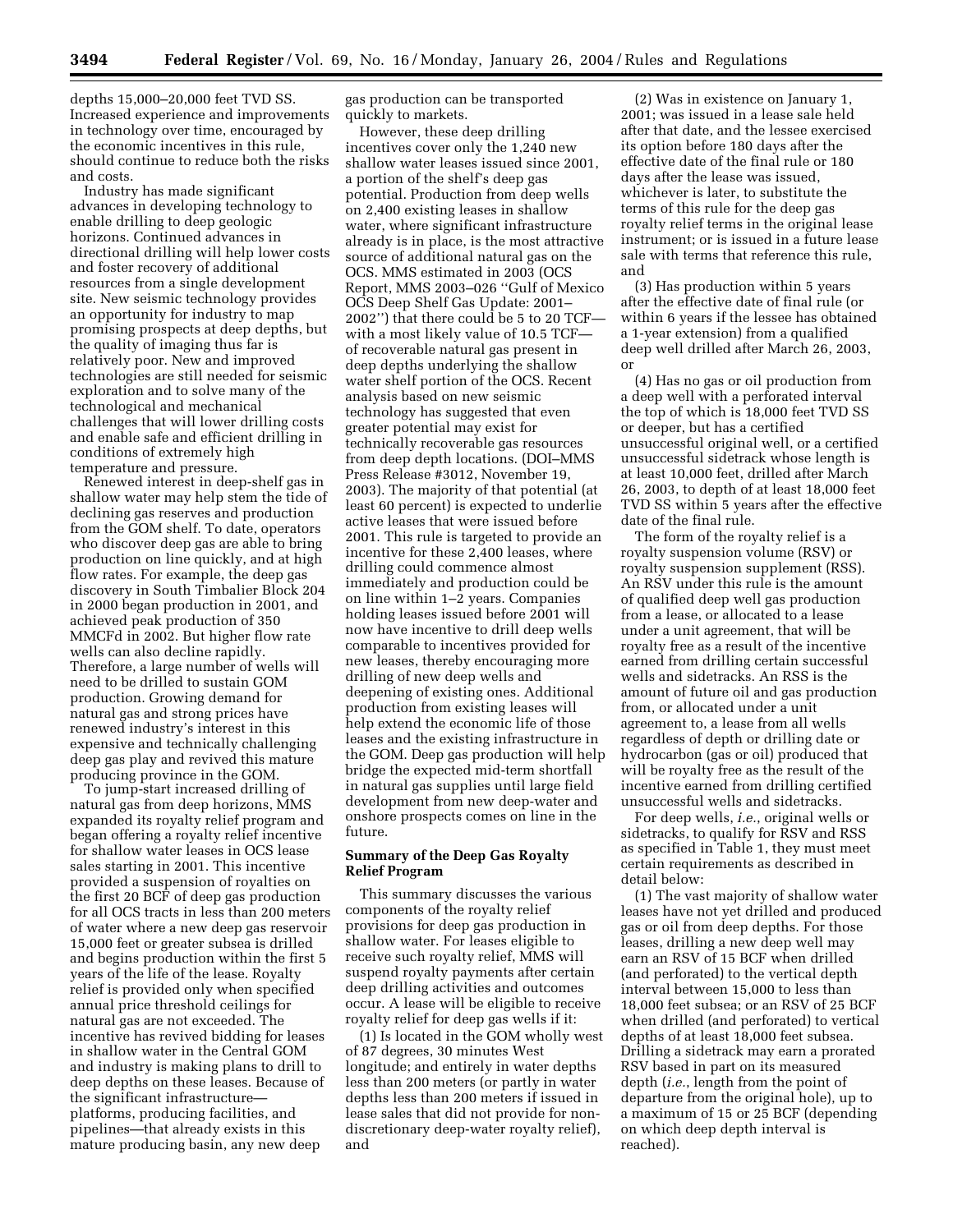(2) While the rule was being developed, MMS did not want to discourage or delay deep drilling, so the proposed rule provided that any new wellbore on which drilling started on or subsequent to March 26, 2003, targeted to below 15,000 feet vertical depth, could still qualify the lease for an RSV. The specification of an RSV for sidetracks, as well as the additional RSV for a second deeper qualified well, was added to the final rule as a result of MMS's review and analysis of public comments on the proposed rule. Because the proposed rule envisioned the possibility of royalty relief in these latter cases, they have the same effective date as original wells.

(3) If a new wellbore was drilled on a lease before March 26, 2003 (the publication date of the proposed rule in the **Federal Register**), but has yet to produce, the lease may still earn an RSV from a qualified well or sidetrack that produces the first deep gas on the lease. But any subsequent production from the earlier unqualified well or sidetrack cannot share in any RSV.

(4) Generally, an RSV cannot be earned on a lease that has a deep well that produced before March 26, 2003. However, MMS is providing an exception when those deep wells or sidetracks on a lease produced from the depth interval between 15,000 and 18,000 feet TVD SS. For those leases, to encourage additional deep drilling to deeper horizons, subsequent wells or

sidetracks drilled (and perforated) to at least 18,000 feet TVD SS may qualify the lease for an RSV of 10 BCF for an original wellbore, or a prorated RSV up to a maximum of 10 BCF—for a sidetrack, based in part on its measured depth (see table below).

(5) A lease will qualify for an RSS that may be applied to any subsequent gas and oil production from or allocated to the lease if it:

a. Has an unsuccessful original well or an unsuccessful sidetrack at least 10,000 feet in length that reaches a target on the lease at a depth of at least 18,000 feet TVD SS, and the drilling began on or after March 26, 2003, and no later than 5 years after the effective date of the final rule;

b. Has started drilling that well before producing gas or oil from an original well or sidetrack on the lease with a perforated interval the top of which is 18,000 feet TVS SS or deeper; and

c. Receives subsequent confirmation from MMS that the drilling effort was deep enough but unsuccessful. MMS relies on data that the lessee provides within 60 days after the well reaches its total depth.

(6) A lessee cannot obtain both a full RSV and a full RSS from the same wellbore. If a certified unsuccessful well later produces, then any portion of the RSS taken (plus gas and oil produced during periods that would have been royalty-free but for the fact that gas prices exceed the price threshold)

would have to be subtracted from any RSV earned from that well. Also, the lessee could not use any remaining RSS earned from that well, beginning when the RSV is earned from that well.

(7) The RSS resulting from drilling a certified unsuccessful original well is 5 billion cubic feet of gas equivalent (BCFE) if the lease has not produced from any deep well before the certified unsuccessful well is drilled. The RSS for a certified unsuccessful sidetrack is prorated in the same proportion of the RSV as for an original well (0.8 BCFE plus 120 MCFE times the sidetrack measured depth, rounded to the nearest 100 feet), but no more than 5 BCFE, if the lease has not produced from any deep well. If the lease has produced from a deep well in the 15,000–18,000 feet TVD SS interval before a certified unsuccessful original well, or a sidetrack of at least 10,000 feet measured depth is drilled, the RSS resulting from drilling the certified unsuccessful original well is 2 BCFE.

The following table shows the royalty suspensions in BCF that a lessee can earn for deep wells—original wells or sidetracks—on a lease drilled and completed with a perforated interval the top of which is at or below 15,000 feet TVD SS, and the RSS, in BCFE, that a lessee can earn for certified unsuccessful original wells or sidetracks on a lease drilled to a least 18,000 feet TVD SS.

| TABLE 1.—ROYALTY SUSPENSION VOLUMES (RSV) AND ROYALTY SUSPENSION SUPPLEMENTS (RSS) EARNED FROM |  |
|------------------------------------------------------------------------------------------------|--|
| DEEP GAS WELLS ON OCS LEASES IN SHALLOW WATERS OF THE GULF OF MEXICO                           |  |

| Depth of Well                                                                                                          | Date of initial produc-<br>tion or of reaching<br>target depth                                                       | Type of well          | For a qualified deep well, a<br>lease receives an RSV on<br>gas production from qualified<br>wells of: | For a certified unsuccessful well,<br>a lease receives up to 2 RSS on<br>oil and gas production from any<br>wells of:          |
|------------------------------------------------------------------------------------------------------------------------|----------------------------------------------------------------------------------------------------------------------|-----------------------|--------------------------------------------------------------------------------------------------------|--------------------------------------------------------------------------------------------------------------------------------|
| A well 15,000 to less than 18,000<br>feet TVD SS (top of perforated in-<br>terval).                                    | Before production<br>from a well 15,000<br>feet TVD or deeper.                                                       | Original              |                                                                                                        | None.                                                                                                                          |
|                                                                                                                        |                                                                                                                      | Sidetrack             | 4 BCF + (600 MCF times)<br>measured depth (to near-<br>est $100$ feet));                               | None.                                                                                                                          |
|                                                                                                                        |                                                                                                                      |                       | Up to maximum of 15 BCF                                                                                |                                                                                                                                |
| A well 18,000 feet TVD SS or deeper                                                                                    |                                                                                                                      | Original<br>Sidetrack | 4 BCF + (600 MCF times<br>measured depth (to near-<br>est $100$ feet));                                | 5 BCFE.<br>$0.8$ BCFE + (120 MCFE times<br>measured depth (to nearest<br>100 feet)) if measured depth<br>at least 10,000 feet; |
|                                                                                                                        |                                                                                                                      |                       | Up to maximum of 25 BCF                                                                                | Up to a maximum of 5 BCFE.                                                                                                     |
| A well 18,000 feet TVD SS or deeper<br>(top of perforated interval).                                                   | At the same time as<br>or after production<br>from a qualified or<br>unqualified well<br>15,000-18,000 feet<br>deep. | Original              |                                                                                                        | 2 BCFE.                                                                                                                        |
| (If initial production is from a qualified<br>well, then the RSV is added to the<br>RSV earned by the qualified well). |                                                                                                                      | Sidetrack             | 4 BCF + (600 MCF times)<br>measured depth (to near-<br>est $100$ feet));<br>Up to maximum of 10 BCF    | 2 BCFE.                                                                                                                        |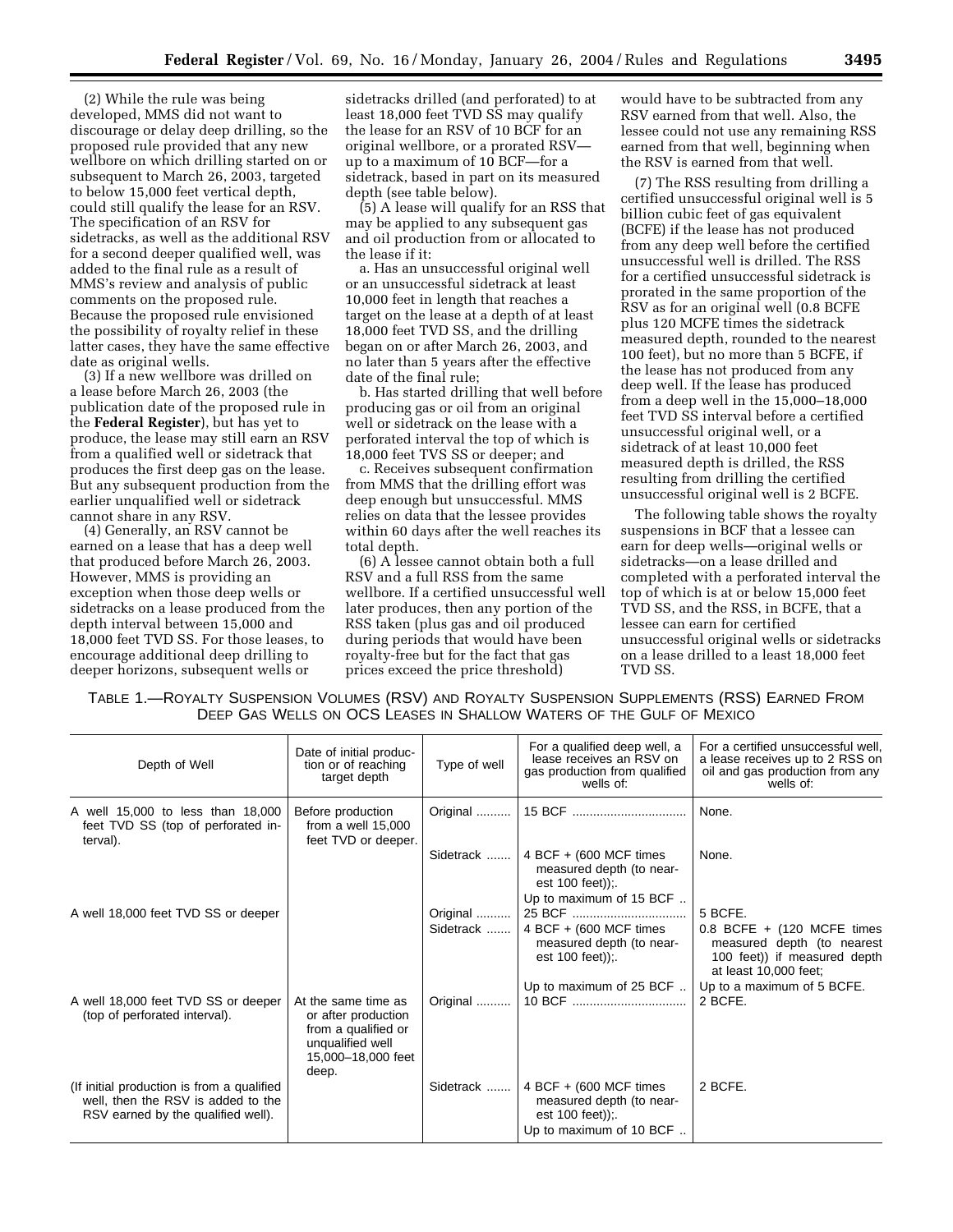A lease may earn two RSSs of up to 5 BCFE each plus an RSV up to 25 BCF. Thus, a lease could earn the right to produce as much as 35 BCF of natural gas royalty-free, that is, 10 BCFE because of two initial unsuccessful wells and then 25 BCF from a subsequent successful well drilled to at least 18,000 feet TVD SS. A current or successor lessee may also apply the RSV earned by the lease's first qualified well to any natural gas production from, or allocated under an approved unit agreement to, the lease from subsequent qualified wells.

However, if the qualified wells are drilled to a depth 15,000 to less than 18,000 feet TVD SS, then the maximum RSV volume that can be applied to gas production is 15 BCF. If the first qualified deep well was drilled 15,000 to less than 18,000 feet TVD SS, and the second to a depth 18,000 feet TVD SS or deeper, then the lease would earn 15 BCF initially plus another 10 BCF for the second qualified deep well. In this case, gas production from all qualified wells on the lease share in any remaining RSV up to a total of 25 BCF, as long as the aggregate amount of royalty suspension volume used does not exceed the 25 BCF earned by drilling the qualified wells.

A lease must have a qualified deep well before an RSV may apply to deep well gas produced on that lease, or allocated to the lease under a unit agreement. Therefore, if Lease A is in a unit and is allocated production from a qualified deep well on Lease B in the unit, then Lease A has no RSV unless it also has its own qualified deep well. If Lease A has earned no RSV, royalty must be paid on any deep well gas production allocated to it under a unit agreement.

Finally, once production begins from a qualified deep well on a lease, the lessee must use the applicable RSV continuously for all gas production on or allocated to that lease from qualified deep wells. In other words, the lessee cannot delay applying the RSV to applicable production, and must apply the relief only to production occurring after this rule becomes effective.

Any remaining RSV and RSS are subject to a natural gas threshold price of \$9.34 per MMBtu, adjusted from year 2004 for inflation. If the average daily closing NYMEX natural gas price (for the nearby future delivery month) exceeds this adjusted level for that full calendar year, the lessee would have to pay full royalties on any production of natural gas or oil that would otherwise have royalties suspended due to royalty relief from a qualified deep well or certified unsuccessful deep well.

Moreover, the volume produced during such a calendar year would count against the eligible RSV and RSS.

#### **Modifications Made in the Final Rule**

The main elements of the deep gas royalty relief program described in the proposed rule have been retained in this final rule. In particular, a lease drilling to and producing natural gas from depths of 15,000–18,000 feet TVD SS may earn a royalty suspension volume (RSV) of 15 BCF. A lease drilling to and producing natural gas from depths of 18,000 feet or deeper TVD SS may earn an RSV of 25 BCF. In each case the specified amounts of relief are earned if the first deep gas production on the lease occurs from an original well, *i.e.* a new wellbore not including sidetracks, that commenced drilling on or after the date of the proposed rule of March 26, 2003. Subsequent deep wells may share in the RSV earned by the first deep well.

The final rule clarifies what production the royalty suspension volume applies to. As discussed in more detail below, the royalty suspension volume applies only to gas production from qualified deep wells on the lease, and not to gas production from wells in shallower depths or from deep wells that are not qualified wells as defined in the rule. (The deep gas royalty suspension volume does not apply to crude oil production, even if it comes from a deep well.) Because the RSV applies only to production from certain wells, and not to production from the lease as a whole, the final rule applies the RSV to the production reported on the Oil and Gas Operations Report, Part A (OGOR–A), which is the only report of production on the well level that lessees or operators must file with MMS. The monthly report of sales and royalty (the Form MMS–2014) reports production by product and production month on a lease level from all wells at all depths, not on a well level. Hence, it is not possible to use the volumes reported on Form MMS–2014 as the base to which the RSV is to be applied.

The OGOR–A, however, reports *all* gas produced from an identified well, including flared gas, gas that is used as fuel on a lease, etc. In other words, volumes reported by well on the OGOR– A include both royalty-bearing and nonroyalty-bearing production. Nonroyalty-bearing production is not reported on the Form MMS–2014, but as explained above, that form reports production on a lease level. It is not possible to know from either the OGOR– A or the Form MMS–2014 how much production from a particular well was used as fuel or flared. Because the RSV will apply to production only from

certain wells, the only practical option is to use the production figures reported on the OGOR–A. Consequently, it is not possible to apply the RSV exactly only to royalty-bearing production from those wells. At the same time, however, the non-royalty-bearing production from a particular well is generally a very small percentage of the total production.

The practical effect of applying the RSV to the production volumes reported on the OGOR–A is to reduce slightly the amount of actual royalty relief a lessee obtains below the stated volumes prescribed in the rule. However, because the percentage of non-royaltybearing production generally is so small, we believe the effects are negligible.

In addition, the lease may earn a royalty suspension supplement (RSS) of either 5 BCFE or 2 BCFE up to 5 BCFE from drilling an original well or a sidetrack (of at least 10,000 feet measured depth) to a target depth of at least 18,000 feet TVD SS that is not capable of production, or meets certain standards for encountering noncommercial amounts of hydrocarbons. To earn an RSS of 5 BCFE for an original well, or up to 5 BCFE for a sidetrack, for drilling unsuccessfully to 18,000 feet TVD SS or deeper, the lease must not have produced gas or oil previously from any deep well. If the lease has produced gas or oil from a deep well with a perforated interval the top of which is from 15,000 to less than 18,000 feet TVD SS, the lease will receive an RSS of 2 BCFE for either an unsuccessful original well or an unsuccessful sidetrack (of at least 10,000 feet measured depth). A lease may earn up to two RSSs of up to 5 BCFE each in failed attempts to locate deep gas resources from wells that began drilling on or after March 26, 2003.

MMS received a variety of comments on the manner in which we intend to treat unitization agreements. MMS concluded that the structure offered in the proposed rule is appropriate. The RSV and RSS are lease-specific and not formally part of an MMS-approved unit agreement providing for production allocation. Hence, a lease must have a well drilled on it to deep depths to earn an RSV. The lease cannot be allocated any portion of another lease's RSV or RSS or redistribute its own RSV or RSS for use by other leases in the unit. MMS presumes that compensatory side arrangements between unit co-owners will evolve and prove to be a better way to deal with the distribution of royalty relief among unit owners than would be the case under formal MMS rules. In particular, such rules are subject to complications from changing partners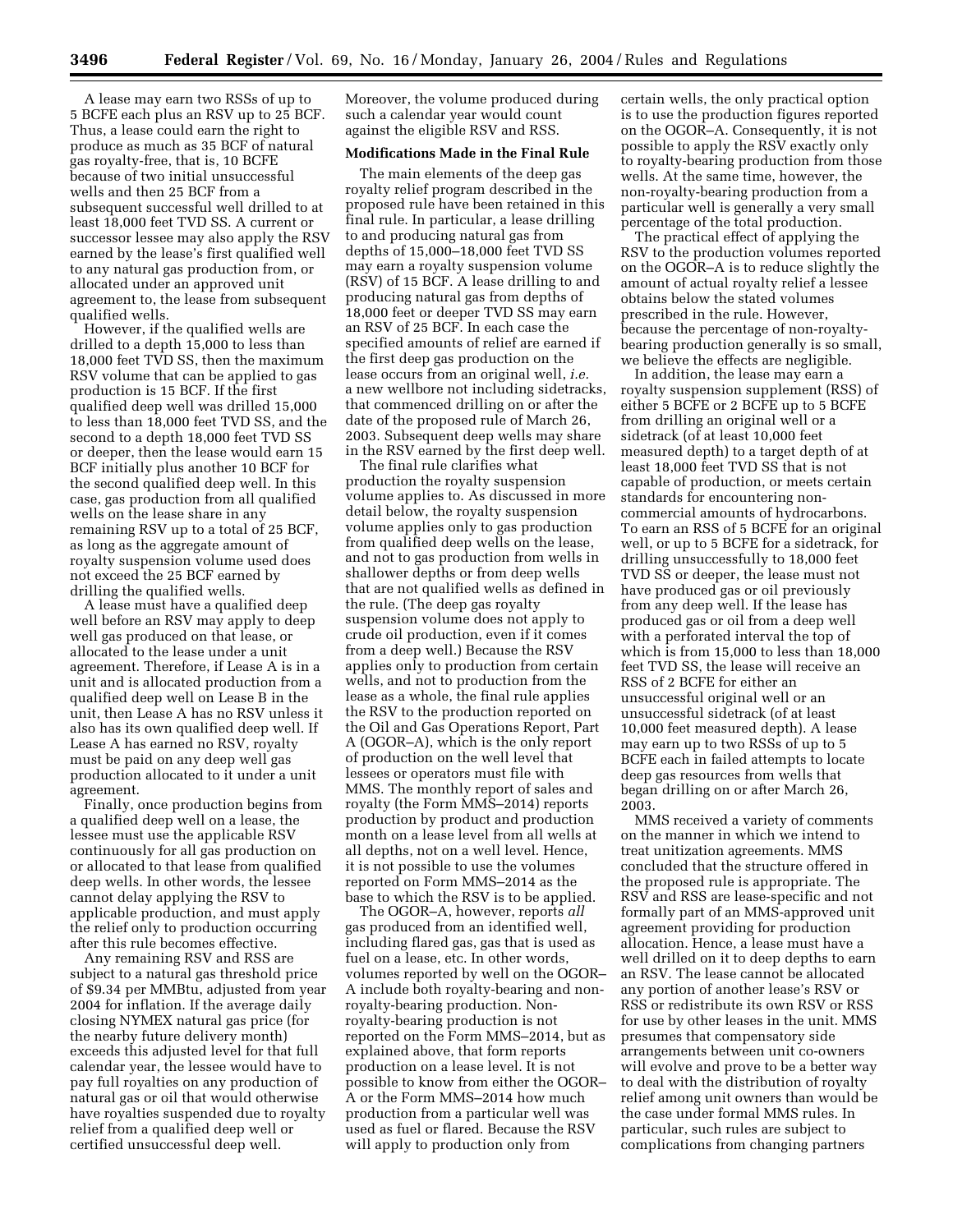and revision of lease and unit agreement nor can production from such wells terms.

We reconsidered the requirement that production must commence within 5 years after the date of the final rule for drilling to deep depths to qualify for relief. Some respondents recommended a longer period, in conjunction with discretion for MMS to grant extensions on a case-by-case basis. MMS acknowledges that circumstances beyond the lessee's control could prevent meeting the 5-year time frame. Accordingly, under certain conditions, MMS will extend the time required to start production for up to 1 year if drilling has reached the target depth and production would have started within 5 years following the date of the final rule, except for circumstances beyond the lessee's control.

The basic features of the incentive program were generally well received by those commenting on the Proposed Rule for Relief or Reduction in Royalty Rates—Deep Gas Provisions (68 FR 14868). In consideration of comments offered at a workshop held in Houston on April 30, 2003, and comments submitted by 14 separate respondents to the proposed rule one month later, MMS made some changes in this final rule. Changes in three areas are noteworthy—leases with multiple deep wells, sidetrack deep wells, and the price threshold.

*Leases with Multiple Deep Wells:* Under the proposed rule, a lease which first produced from deep depths (at least 15,000 feet TVD SS) as a result of a well commencing prior to the proposed rule would not have been eligible for deep gas royalty relief. MMS now believes that some relief from royalties is appropriate in the special instance where a lease has produced only from the 15,000–18,000 foot depth category and subsequently drills and produces after the proposed rule in the deeper depth category. This is the case because the prospective nature of a deeper depth drilling category is still unknown and some incentive could be effective at stimulating drilling to the deeper depths.

We set the RSV earned in these cases for original wells at the difference in RSV's between relevant depth categories. So, if a lease has produced from 15,000–18,000 feet TVD SS before the proposed rule, or has produced from this depth interval after the proposed rule from a well drilled before the proposed rule, the lease is still eligible to earn 10 BCF in relief [25 BCF–15 BCF] from subsequent drilling and production from 18,000 feet or deeper TVD SS. Of course, in neither case do the unqualified wells earn any relief;

share in relief earned by other wells, regardless of the sequence in which the unqualified well produces.

Along these same lines, the proposed rule set the maximum RSV available to a lease equal to the RSV earned by the first qualified well. To encourage the operator to drill the most prospective target first, the final rule allows the lease's RSV to increase if a well is subsequently produced from a deeper depth category. So, drilling two qualified deep original wells—the first to 15,000–18,000 feet TVD SS, and the second to 18,000 feet or deeper TVD SS—earns the lease 15 BCF initially, followed by an extra 10 BCF for the second well. Thus, the lease has a total RSV of 25 BCF in this case.

The same increment of 10 BCF would apply if the first qualified well was a sidetrack, and the second an original well. If an original well were first drilled into the 15,000–18,000 foot depth interval, followed by a sidetrack into the deeper interval, the sidetrack could earn an RSV up to 10 BCF depending on the length of the sidetrack (as discussed further below). In addition to this change in royalty relief on multiple-well leases, the final rule permits the second well to share all of the lease's RSV even if it is not drilled into the deepest depth interval.

*Sidetrack Deep Wells:* We also decided to explicitly make deep sidetrack drilling eligible for relief in the final rule because sidetrack drilling may become an effective means to exploit deep gas resources. The proposed rule provided no specific incentive to drill additional sidetracks because MMS believed that the structure of the royalty relief expressly offered to original wells in the proposed rule would not have unduly biased drilling in favor of the more expensive original wells. However, MMS asked for comments on whether we also should include sidetracks. Responses emphasized the gap in our program which overlooked individual drilling opportunities containing potential resources too small to make undertaking an original well economical, even with royalty relief. Also, sidetracks occasionally are used to reclaim previously used platform slots, that is, to make maximum efficient use of existing facilities, which is an important feature of this program. For these reasons, MMS has decided to add sidetrack drilling to our royalty relief program in the final rule.

The rule is now structured so that original wells and sidetracks are treated the same with regard to lease and well eligibility, with three main exceptions.

First, the magnitude of sidetrack relief differs from the relief MMS makes available to original deep wells. Second, sidetrack relief earned can never exceed the amount of relief that would have been earned by an original well drilled under the same circumstance, to the equivalent depth. Third, the amount of sidetrack relief is based on measured depth from the previously drilled hole to the bottom hole of the sidetrack, rather than drilling depth.

In general, the following equation gives the amount of relief earned by a qualified sidetrack well. The RSV is equal to 4 BCF plus 0.6 BCF per 1,000 feet of measured depth drilled, that is, the length of the sidetrack. Sidetrack relief is constrained to not more than 15 BCF for the first qualified deep well produced from 15,000–18,000 feet TVD SS or 25 BCF of the first qualified deep well produced 18,000 feet TVD SS or deeper. If deep production has already occurred from 15,000–18,000 feet TVD SS on the lease, then drilling and producing a sidetrack to 18,000 feet TVD SS or deep can earn the amount of relief given by the equation but no more than 10 BCF. Of course, if deep production has already occurred at 18,000 feet TVD SS or deeper, drilling a sidetrack (or original well) to this depth interval (or to the shallower depth interval) earns no relief.

A lease's eligibility for royalty relief is limited in several ways where there exists a sidetrack that commenced drilling to a deep depth interval before the proposed rule and either produced before the proposed rule or first produced from that deep depth interval after the date of the proposed rule. Otherwise, sidetracks are treated just like original deep wells. These restrictions mirror those imposed on drilling an original well before the proposed rule. First, the sidetrack does not earn relief and its production cannot share in any relief earned by other deep wells. Second, the lease cannot earn deep gas relief from any subsequent wells drilled to that same deep depth interval or to a shallower deep depth interval. Third, subsequent drilling of an otherwise qualified original well to a deeper depth interval earns relief in an amount equal to the difference in available RSV amount allowed for original wells in the relevant drilling depth categories, *i.e.,* 10 BCF. Hence, if a sidetrack is drilled and produced before the proposed rule to a depth of 15,000–18,000 feet TVD SS, and an original well subsequently is drilled and produces from a depth 18,000 feet TVD SS, or deeper, then the relief awarded the lease from the original well is 10 BCF [25 BCF–15 BCF]. Finally,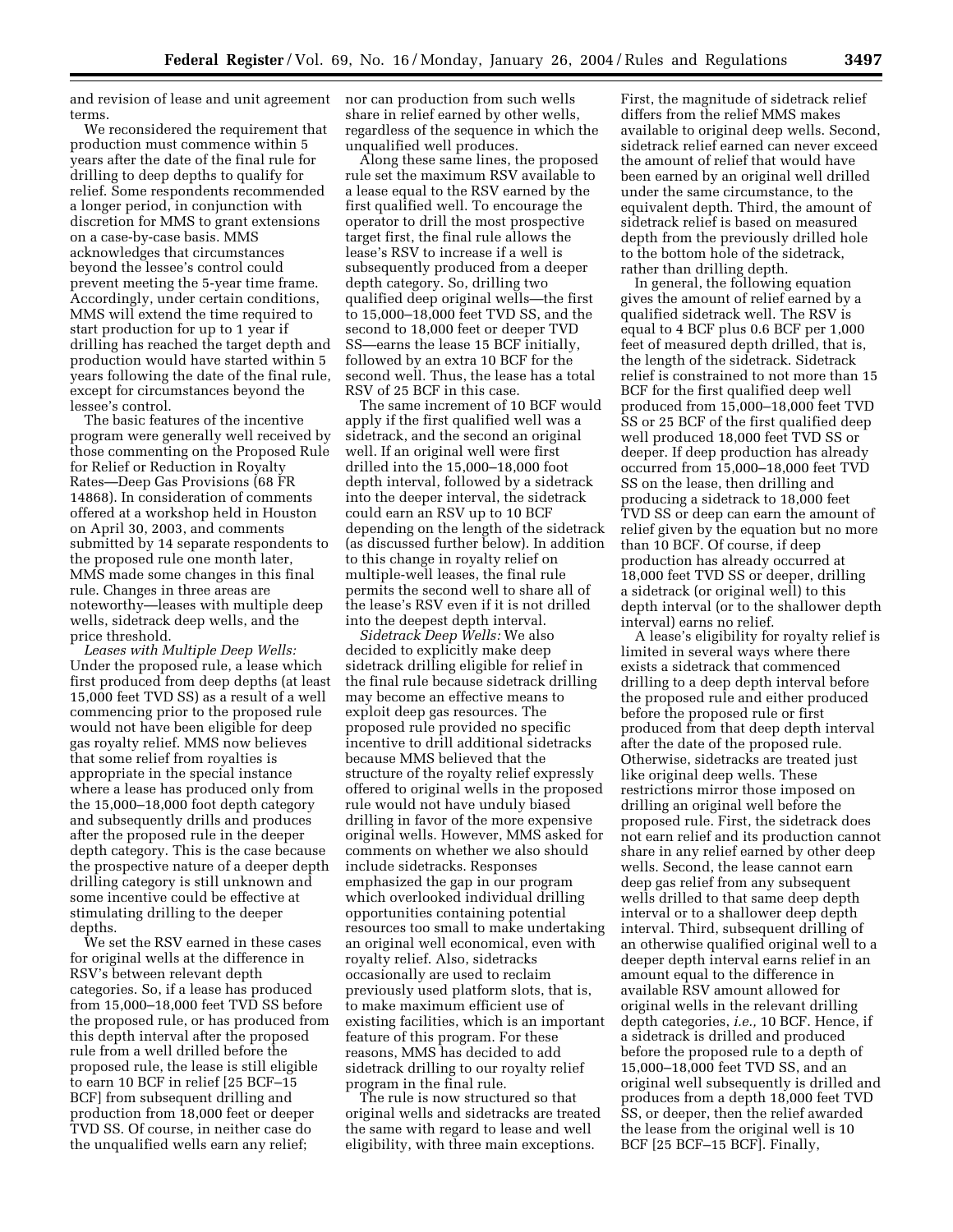subsequently drilling and producing another sidetrack at a deeper depth interval may earn a full sidetrack RSV (see our Response to Comment No. 7 below) up to the amount that could have been earned in the same circumstances had an original well been drilled, *i.e.,* up to 10 BCF.

*Price Thresholds:* The natural gas price threshold that MMS laid out in the proposed rule came under considerable scrutiny during public review and comment. Respondents expressed concern that MMS was about to introduce a drilling incentive program under which no otherwise eligible activity would qualify for the incentive owing to actual gas prices exceeding the threshold prices.

MMS recognizes that if the gas prices existing in the summer of 2003 are expected to persist, that circumstance alone will induce significant increases in deep gas drilling. However, volatile price swings, such as those the U.S. has experienced recently, will dampen the incentive to invest in finding new reserves, even if average prices for natural gas remain high.

To test the potential benefit of different approaches to easing the disincentive created by a price threshold, MMS explicitly included gas price volatility in analysis of how much more deep drilling and production and how much less royalty collection would occur under various price thresholds. MMS used the simulation model to determine the likelihood in each year that a specific threshold price would be exceeded by the actual average yearly price, under different assumptions about price volatility. To the extent this might happen, the profitability of drilling would be adversely affected because the expected value of royalty relief is diminished as the likelihood of losing some portion of royalty relief increases in the presence of volatile prices.

To measure the effect of a specific price threshold on incremental deep gas production, we assume the level of drilling is reduced proportionately to the expected reduction in the value of royalty relief occasioned by the price threshold policy. The likelihood that gas prices would exceed the applicable threshold price helps determine the expected reduction in the value of royalty relief. In this manner we are able to revise the drilling scenario and estimate the impacts of a price threshold option on aggregate program drilling and, ultimately, production.

To measure the effect of a specific price threshold on federal royalties, we consider the revised drilling scenario in the presence of anticipated gas price

volatility. Those instances where the stipulated price threshold level is exceeded result in royalty payments on otherwise royalty free production. We then value the royalties collected during those years, in conjunction with forgone royalties in other years, and adjust the base case no-threshold royalty option. Forgone royalty is the difference between royalty lost from production that would have occurred anyway without the incentive and royalty gained from extra production due to the incentive.

MMS evaluated several options under each of two approaches—delayed application of a modestly higher price threshold or immediate application of a substantially higher price threshold—to easing the price threshold policy in the proposed rule. The delayed application options fared better on achieving incremental production while the immediate application options were more effective at reducing the forgone royalty. MMS determined that a \$9.34/ MMBtu gas price threshold in 2004 and escalated for inflation thereafter provided the best balance of incremental production and forgone royalty under the relatively high volatility conditions prevalent in the last decade. In comparison with a no price threshold policy, we estimate the \$9.34 price threshold level provides about 96 percent as much incremental production while reducing the forgone royalty by 35 percent.

### **Itemized Responses to Comments on the Proposed Rule**

The following section gives detailed responses to 13 categories of comments which MMS received on the proposed rule from 14 separate commentors.

### *1. Magnitudes of the Royalty Relief for Original Wells*

*Comments:* Overall, the industry comments supported the RSV and RSS amounts MMS provided in the proposed rule for the two drilling depth intervals. Other comments included the following: Quantifying generic RSV's is difficult because each drilling target is different. Apply the same RSS amount as for successful wells. (Chevron). We support a tiered system of RSV's (BP). The RSV's proposed are adequate (El Paso, API). The dry hole supplement is quite small given the risk and cost involved in deep gas activities (Noble).

*Response:* MMS believes the RSS level should be kept at a fraction of the RSV amount to avoid creating an incentive to not complete a marginally economic and otherwise successful well. In the proposed rule, MMS asked questions about different combinations

of royalty relief amounts, but for the most part commenters did not address these questions or their answers weren't responsive. Therefore, MMS has no new information that would support a change in the amounts of relief by drilling depth as specified in the proposed rule.

### *2. Lease Eligibility*

*Comments:* Drop the stipulation that leases with previous deep gas production not be eligible for this program. It is unclear why such leases are excluded (Pioneer). Include leases issued by the States before 1953, and subsequently ratified as Federal leases by Section (6) of the Outer Continental Shelf Lands Act (OCSLA) (43 U.S.C. 1335) (Exxon). Don't restrict the program to leases lying entirely in water depths less than 200 meters. Expand the deep gas program to deep waters (AAC).

*Response:* Leases that already have deep gas production are more prospective in regards to additional deep depth drilling. Accordingly, the proposed rule targeted leases where deep depth drilling previously has either not occurred or has not been successful. Nevertheless, upon further investigation, it appears that, generally speaking, success at the 15,000–18,000 foot TVD SS depths does not have a dramatically positive effect on the anticipated drilling success at 18,000 feet TVD SS or deeper. Accordingly, the final rule modifies this constraint on lease eligibility. A lease with a deep depth producing well that was drilled prior to the proposed rule is eligible for royalty relief if, after publication date of the proposed rule, March 26, 2003, an additional well is drilled to a deeper depth interval and produces natural gas. MMS discusses elsewhere the specific terms of relief and amounts available to be earned.

The omission from the proposed program of leases that were issued by the States before 1953 was inadvertent. In this final rule, these leases are now eligible for relief, along with all shallow water leases issued under Federal lease sales held before 2001.

For leases lying partly in deep water, MMS prefers to avoid a situation in which any such lease can obtain nondiscretionary relief from more than one categorical royalty relief program, *e.g.,* deep-water and deep-depth drilling. The framework and parameters of each program were designed assuming no further categorical royalty relief would be provided. As of the summer of 2003, there were 132 leases issued before 2001 and lying partly in water depths greater than 200 meters which are eligible for case-by-case or categorical royalty relief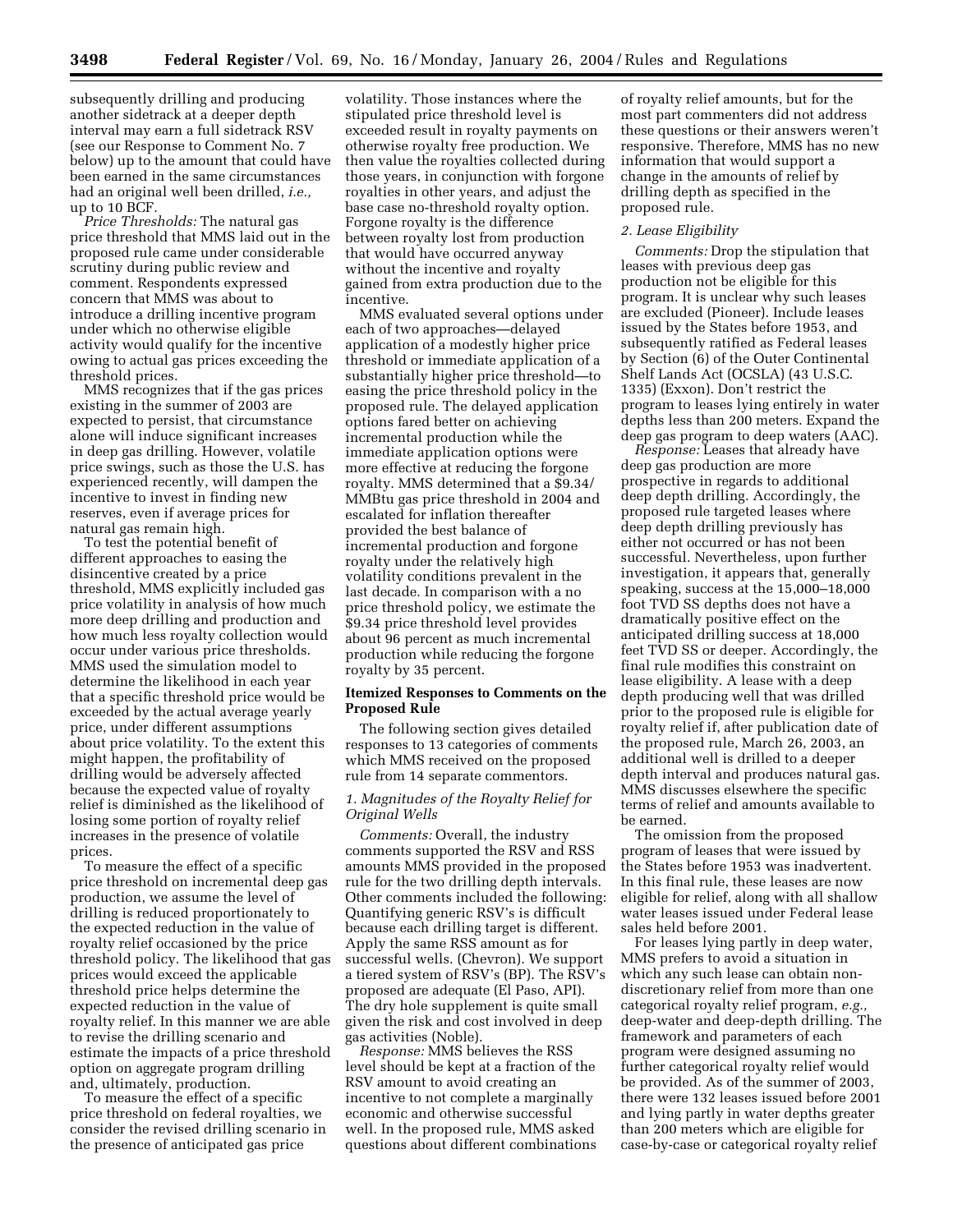under sections 302 and 304 of the Deep Water Royalty Relief Act (DWRRA). Eighty-two of these leases were issued from 1996–2000 and are covered under the categorical royalty relief program under section 304 of the DWRRA. They are not eligible for the deep gas program. Fifty of the leases were issued before 1996, and are covered only by the discretionary royalty relief provisions of section 302 of the DWRRA, 43 U.S.C. 1337(a)(3)(c). MMS's final rule extends eligibility for deep gas drilling relief to these 50 leases, as well as to any lease issued from sales held in 2001 or thereafter without DWRRA royalty relief eligibility and lying at least partly in less than 200 meters of water depth.

## *3. Drilling a Deep Well Before Date of the Proposed Rule*

*Comments:* Consider making deep wells drilled on leases with previous deep depth production eligible for relief if drilled to a substantially different depth, to new structures, or to depths at least 100 feet deeper (Pioneer, McMoran). Clarify eligibility of a well or lease if a deep well commenced drilling before March 26, 2003. If this well subsequently produces, what is the effect on eligibility for royalty relief and on any relief already earned (El Paso)? Allow eligibility for wells that commenced drilling before the date of the proposed rule if not completed by that time (API).

*Response:* Under the proposed rule, a lease would not be eligible for deep gas relief if it produced from deep depths before March 26, 2003. If a deep well commenced drilling before that date, and subsequently was the first deep well to produce after that date, the lease would not be eligible for deep gas relief under the proposed rule.

MMS has reconsidered our position on this issue. Our prior stance was based on the notions that (1) drilling and production before March 26, 2003, reduced the economic risk associated with further deep gas drilling, and (2) drilling before March 26, 2003, was undertaken without the need for any incentive, so the production on the lease associated with this pre-rule activity should not be eligible for relief.

MMS's modified position is that early successful drilling of deep gas does indeed reduce the risk of subsequent drilling to the same depth interval, but is much less likely to reduce the risks of drilling to deeper depth intervals. Also, MMS has concluded that elimination of relief to the entire lease from deep original wells drilled before March 26, 2003, but produced afterwards and first on the lease from deep depths, could encourage delays in

the commencement of production from these wells until a subsequent well produces from deeper depths and earns relief. Hence, given these observations, MMS has made changes in the final rule.

If an original well is drilled and produces from a perforated interval the top of which is 18,000 feet TVD SS or deeper before March 26, 2003, the lease is not eligible for deep gas royalty relief. However, if the pre-March 26, 2003, drilling and production was to depths of 15,000–18,000 feet TVD SS, then subsequent drilling and production from a qualified original well at a deeper depth interval, *i.e.,* at least 18,000 feet TVD SS, is eligible for deep gas relief in a lesser amount of 10 BCF, *i.e.,* equal to the difference in RSV's for the two depth intervals. None of the production from the first (unqualified) deep well is eligible to share the relief earned by other subsequent wells.

MMS has also reconsidered its position regarding the earlier formulation wherein the first deep well sets the upper limit on the RSV a lease can earn. This approach could encourage initial drilling to a less prospective but deeper depth, in order to capture a higher relief amount for the lease.

To avoid this potential misallocation of resources, MMS structured the final rule so the total magnitude of RSV that can be earned on the lease is independent of the order in which wells to different deep depths are drilled. Thus, in the case of wells drilled first to 15,000–18,000 TVD SS, and subsequently to 18,000 feet or deeper TVD SS, the lease could initially earn an RSV of 15 BCF, followed by earning an additional 10 BCF, so the aggregate amount earned by the lease, 25 BCF, is precisely what could have been acquired under the proposed rule from drilling the deepest well first. Further, deep wells less than 18,000 feet TVD SS may use up to all the RSV earned by the lease. Note that the increment of 10 BCF for the very deep well is also precisely the same amount of relief awarded to a very deep well in the case discussed earlier where a well to 15,000–18,000 TVD SS feet was drilled and produced before March 26, 2003, or drilled before this date and produced afterwards.

It is possible that a deep well could begin drilling before the date of the proposed rule and eventually produce after another successful deep well has been drilled and produced, resulting in royalty relief. In these cases, any royalty relief previously earned is retained. However, if the well that commenced drilling before the proposed rule produces first, a later successful well to

that drilling depth category that would otherwise qualify for relief does not qualify. A third well will remain eligible for incremental relief of 10 BCF if drilled to a depth interval at least 18,000 feet TVD SS, if both of the previous two deep wells were in the 15,000–18,000 foot depth range. In other words, this third well will receive the difference in RSV between the amount available in its depth interval and the amount associated with the depth interval of the two previous wells. If one or more of the two previous deep wells was drilled to the same depth interval as the third deep well, then that third well earns no added relief for the lease. It may, however, share in any relief earned by a previously drilled qualified well.

The eligibility of sidetrack drilling for royalty relief in the final rule, which we discuss in detail in the next three sections, complicates somewhat the previously described arrangements. Conceptually, eligibility of sidetracks for royalty relief works in the same way as for original wells, except that the amounts of relief that can be earned in any situation are no more than, or, more typically, are less than those for original wells.

In summary, we make the following changes for successful deep original wells:

A. If a lease has been drilled and produced from deep depths before the proposed rule, the lease may remain eligible for an RSV if another well is drilled successfully to a deeper depth category. Under the proposed rule, production from a deep well that commenced drilling before the date of the proposed rule disqualified the lease from any further royalty relief. In the final rule, only further drilling to the same deep depth interval or shallower is disqualified. Subsequent drilling and production to the next deepest depth interval may earn up to 10 BCF of added relief.

B. Because the deeper depth well may benefit from the earlier success, the magnitude of relief earned is set equal to the difference between the RSV's potentially available at the two drilling depth intervals. In the case of a lease already having produced from a depth of 15,000–18,000 feet TVD SS, a subsequent successful deep well drilled to a depth of 18,000 feet TVD SS or deeper now earns up to 10 BCF.

C. If a lease has a deep original well which commenced drilling but had not produced before the date of the proposed rule, the original well will remain ineligible to earn relief or to use relief earned by other wells. MMS clarifies that the lessee can produce from that well at any time after the lease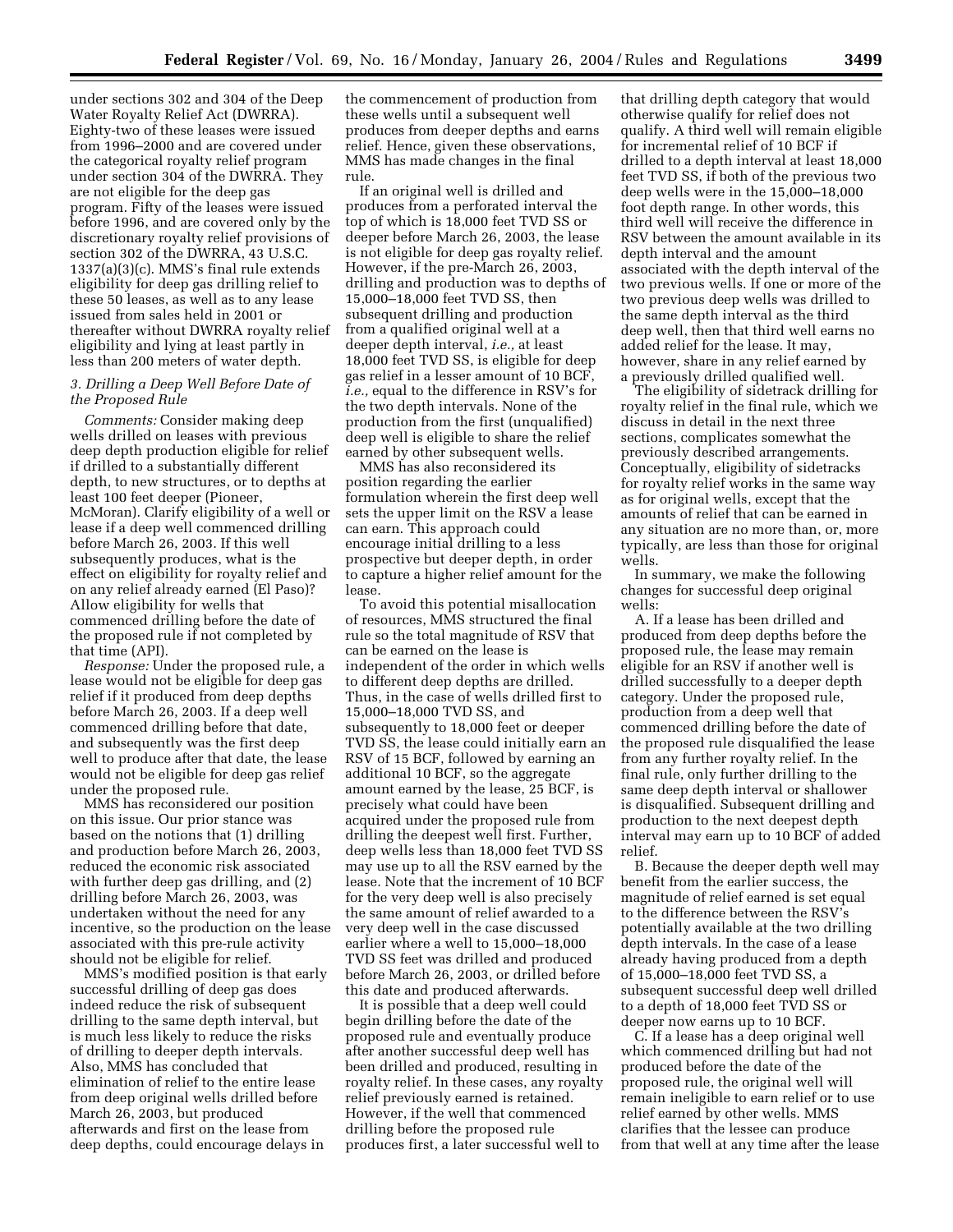has earned deep gas royalty relief without jeopardizing the relief. If, however, that well produces from a depth 15,000 to less than 18,000 feet TVD SS before any qualified well produces at that depth interval, then the lease is ineligible for relief associated with that depth interval. Moreover, we add the flexibility to earn relief in the amount of 10 BCF for subsequent drilling to a deeper depth interval.

#### *4. Eligibility of Sidetracks*

*Comments:* MMS should amend provisions that would allow sidetrack drilling to deep depths to become eligible for royalty relief. With over 3,500 platforms, it makes sense to use a previously drilled wellbore to drill a new deep test well (NOIA). Sidetracks eligibility will encourage deep drilling at least cost (Noble, Rowan, Pioneer). Many platforms are already slot limited, so drilling sidetracks avoids costly platform modifications (ExxonMobil, Marathon, Merit). Sidetracks are also more benign to the environment because they involve less drill cuttings and lower emissions than original wells (Shell, API, ExxonMobil, Marathon).

*Response:* MMS agrees that including sidetrack drilling in the deep gas program is desirable. Although the average production of reserves from sidetracks is about two-thirds that of deep original wells per successful well drilling, that observation may suggest the marginal nature of certain drilling activities and their need for royalty relief incentives to undertake more of this type of drilling.

For the most part the net cost (gross cost less expected value of the royalty relief) of drilling a vertical well with royalty relief will be higher than the gross cost of drilling a sidetrack well without royalty relief. Hence, the proposed rule did not anticipate a substantial number of cases in which royalty relief for original wells but not sidetracks would result in inefficient drilling decisions. We now recognize that expanded use of sidetrack drilling presents a more important opportunity for accelerating deep depth gas production than we anticipated. Increases in the use of reclaimed slots and advancements in the technology of sidetrack drilling offer significant opportunities to extract more deep depth resources in an economical way.

Hence, we are adding sidetrack drilling to our deep gas incentive program in the same manner that relief applies to successful deep original wells, though the amounts of relief will vary in comparison to original wells. We do provide an RSS for certain types of unsuccessful sidetracks drilled to

depths of at least 18,000 feet TVD SS. The minimum length the sidetrack must be drilled (measured depth) is 10,000 feet to qualify for an RSS associated with a drilling failure.

As is the case for original wells, sidetracks that begin drilling before the date the proposed rule was published are disqualified from royalty relief. If a deep sidetrack produced from 15,000– 18,000 feet TVD SS before March 26, 2003, then any subsequent sidetracks or original wells to that same depth interval are also ineligible to earn royalty relief. Deep production undertaken before March 26, 2003, in the 15,000–18,000 foot interval also restricts the amount of relief that can be earned by either sidetracks or original wells drilled to a deeper depth interval to no more than 10 BCF. As with original wells, production from sidetracks that begin drilling before March 26, 2003, cannot share in any relief earned by qualified wells.

#### *5. Defining Sidetracks for Deep Gas Royalty Relief*

*Comment:* One comment requested clarification of the definition that MMS would use for sidetracks as compared to bypasses if a sidetrack royalty relief program is adopted in the final regulations. The commenter referred to a slide presentation on sidetracks presented by MMS at the workshop held in Houston, Texas on April 30, 2003, in which one of the slides stated that, ''A sidetrack is drilled to a different target reservoir from the original well,'' and ''A well deepened to a new target is a sidetrack.'' Two other related slides were also presented. A slide on bypasses stated, ''A bypass is drilled to the same target reservoir as the original well,'' and ''Bypasses are generally drilled because of a mechanical problem with the well, such as blockage or unwanted deviation.'' The third slide explained that, ''According to the proposed rule, bypasses would be eligible for royalty suspension volumes and RSS's [as adjuncts to original wells], but sidetracks would be eligible for neither.''

According to the comment, operators might infer that ''\* \* \* any well in which a plug or whipstock is set and the well subsequently drilled to a different bottom hole location with a target in the same original objective reservoir, would be classified as a bypass.'' The comment continues by presenting the sidetrack and bypass definitions given in NTL 2000–N07, and pointing out that there are inconsistencies between the definitions given on the slides and in NTL 2000–N07. The NTL definitions are repeated here for reference:

''Sidetrack—a drilling effort in which an additional hole is drilled by leaving a previously drilled hole at some depth below the surface and above the total depth. A whipstock or cement plug is set in the previously drilled hole, which is the starting point for the sidetracking operations. The drilling of a well after a slot reclamation (which previously had a well) is considered a sidetrack. This section of the hole is directionally drilled to a new objective bottom hole location (target). This is also called a geologic sidetrack.''

''Bypass—a remedial drilling effort in which portions of a hole are redrilled around junk (*i.e.*, lost tools, pipe, or other material blocking the hole), ''lost holes'' are redrilled, or ''key seats'' or ''crooked holes'' are straightened. This is also called a mechanical sidetrack.''

The commenter is concerned that administration of the deep gas royalty relief program for sidetracks could become complicated if different representatives from MMS do not use the same definitions to classify sidetrack and bypass drilling operations. To prevent this problem from occurring, they suggest that MMS include sidetrack and bypass operations in the same category as that for original well operations, in consideration of royalty relief under this deep gas program (ChevronTexaco).

*Response:* Defining sidetracks uniformly and precisely is important. MMS accomplishes this by including a reformatted version of the ''sidetrack'' definition given in NTL 2000–N07 in 30 CFR 203.0 of this final rule. Further, the ''bypass'' definition from NTL 2000– N07 is incorporated in the definitions for ''original well'' and ''sidetrack'' in the final rule to recognize that bypass operations could occur while drilling either type of wellbore.

Qualified original wells drilled with or without a bypass are already covered by the royalty relief provisions published in the proposed rule. Royalty relief is provided in the final rule for qualified sidetracks, which themselves may have a bypass. Bypass operations are defined as a remedial drilling effort, and as such do not require a special classification for royalty relief.

Under regulations in the final rule at 30 CFR 203.43(b)(2), lessees are instructed to request confirmation of the RSV size that applies to the lease from the Regional Supervisor for Production and Development, within 30 days following the beginning of production that qualifies for royalty relief. The Regional Supervisor's response also will confirm how the deep well was classified for royalty relief purposes.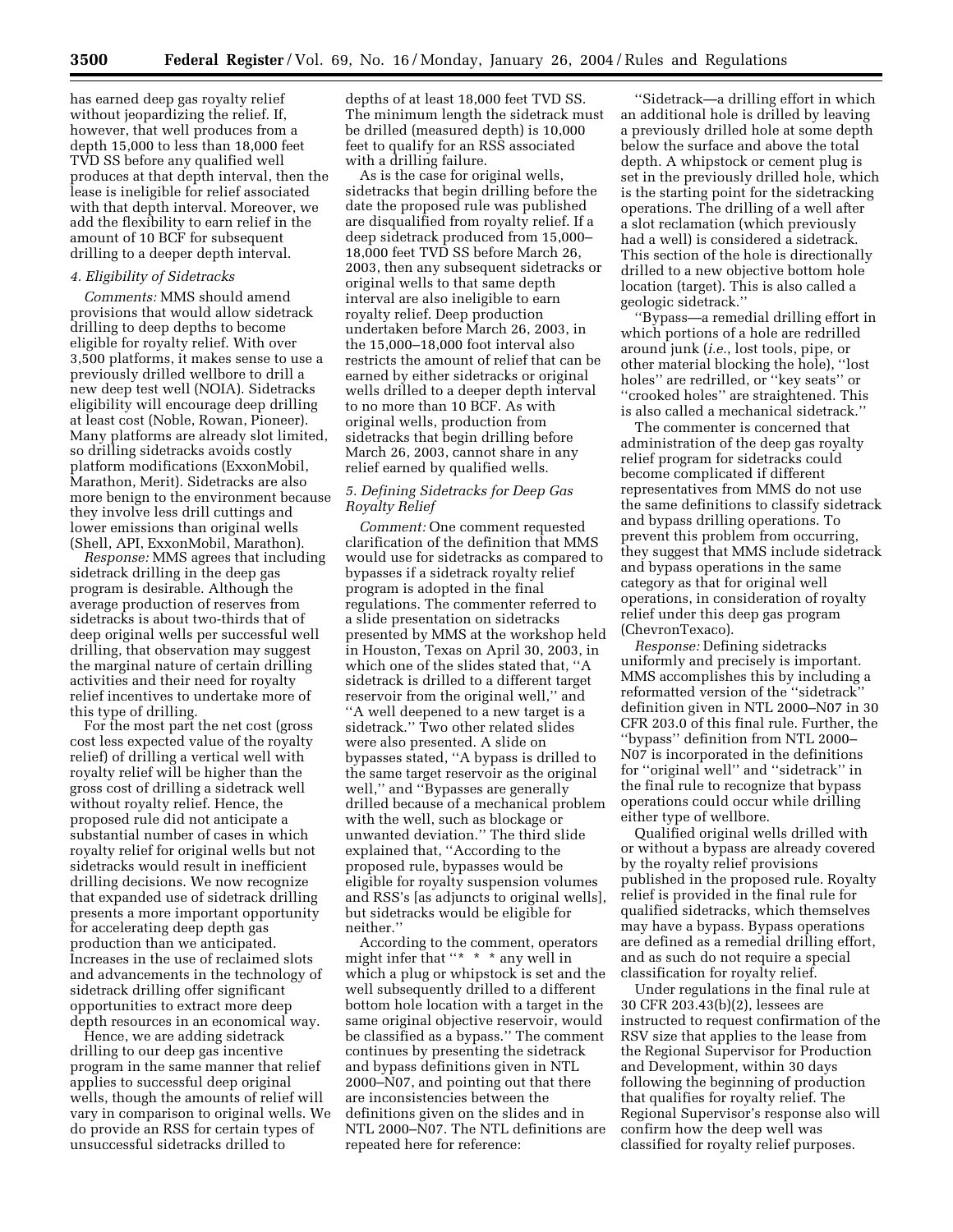*Comment:* Under the definition of sidetracks in NTL 2000–N07, a deep well drilled from a reclaimed surface slot could be disqualified from royalty relief because it would be classified as a sidetrack. Wells drilled from a reclaimed slot would exceed the cost of a new (original) well drilled from an open slot on a platform due to the added cost to reclaim the slot needed to drill the well. Accordingly, the commenter requested that holes drilled from reclaimed slots receive the same size RSV's as original wells (ChevronTexaco).

*Response:* MMS uses a reformatted definition of sidetracks from NTL 2000– N07 in the final rule without making a modification that would allow holes drilled from reclaimed slots to be classified as original wells for the purpose of royalty relief. Thus, the portion of a hole drilled from a reclaimed slot is classified as a sidetrack. MMS assumes that some operators include the expense to abandon the old well in calculating their sidetrack drilling cost. In virtually all cases, however, abandonment expenses for an old well will be incurred by the lessees regardless of whether a sidetrack is drilled from that slot. Hence, MMS views these abandonment expenses as sunk costs. In fact, when reclaiming a slot, lessees should be able to save the cost of drilling and casing the portion of the well that is reused.

MMS recognizes that sidetracks drilled from reclaimed slots will be among the longest and most expensive of all sidetracks drilled because the kick-off point will be at a shallow depth. However, the variance in sidetrack costs with length has been taken into account in calculating the sidetrack RSV's. The final rule contains a variable RSV scale for sidetracks, that will be applied to typical sidetracks and to well bores drilled from reclaimed slots. A sidetrack theoretically could earn as much RSV as an original well that is drilled to the same depth, but it would have to be a very long sidetrack, *e.g.*, over 18,350 feet of measured depth if drilled to 15,000– 18,000 feet TVD SS, and 35,000 feet of measured depth if drilled to 18,000 feet TVD SS or greater.

*Comment:* Another comment refers to an MMS workshop presentation that suggested to some observers that a sidetrack will be classified as a bypass when the operator abandons a new well completion after testing and then sidetracks to obtain a greater gas recovery. The sidetrack target would be at a bottom hole location higher on the geologic structure, but in the same reservoir. An inequity could result from

the situation described because bypasses are not eligible for relief under the proposed rule. Moreover, if sidetracks were eligible for relief in the final rule, the size of the RSV may not be as large as the RSV for original wells. The commenter suggests that MMS allow a sidetrack to receive the same size RSV as an original well if the sidetrack is drilled to replace that well (ChevronTexaco).

*Response:* Inclusion of a ''sidetrack'' definition reformatted from NTL 2000– N07 and a definition for ''original well'' (replaces ''new well'' definition in the proposed rule) in the final regulations should clarify that all subsequent sidetracks would still be considered the original well, if the sidetracking operations were conducted prior to the rig moving off the well location. Also, bypasses from an original well or sidetrack are still considered the original well or sidetrack.

Sidetracks do receive an RSV as specified in 30 CFR 203.41(a) of the final regulations. In cases where a sidetrack is drilled to the same depth interval as a qualified original well that produced more than test production (and the original well therefore already has earned the lease's RSV at that depth interval), the sidetrack may share in the relief previously granted. If the original well produces only test production, the sidetrack will earn its own RSV. If a sidetrack is drilled to a deeper depth interval than an original deep well, even after the original well produces more than test production, it earns a sidetrack RSV in addition to the RSV earned by the original well. In cases where an unsuccessful original well is drilled 18,000 feet TVD SS or deeper and then a deep sidetrack is drilled from the original well, an operator could receive an RSS for the original well in addition to earning a sidetrack RSV or even another RSS for that sidetrack if it is unsuccessful. Wells incapable of more than test production are not considered successful wells.

### *6. Sidetrack Relief Amounts for Successful Drilling*

*Comment:* Sidetrack RSVs should be 10 BCF in 15,000–18,000 feet and 20 BCF for greater than 18,000 feet (Noble). A reduced sidetrack RSV of 3–5 BCF would be enough to spur drilling of marginal prospects (Merit). Royalty relief for sidetracks should not be differentiated by the depth of the associated original well or by offset distances (El Paso, ChevronTexaco). Use smaller RSVs for sidetracks than for original wells, but don't limit assessment to a comparison of costs risk matters too. Don't limit sidetrack

relief to depths greater than 18,000 feet, and apply the same RSS as in the proposed rule for deep original wells (ChevronTexaco).

*Response:* Although sidetrack drilling to deep depths represents only a modest proportion of recent drilling and production activity, that relationship could change considerably depending on the configuration of the royalty relief program. Accordingly, MMS decided to add eligibility of sidetrack wells to our deep gas program.

MMS's objective is to provide a proper incentive to encourage additional sidetrack drilling into deep depth targets whose potential reserve size would result in a marginally unprofitable development under existing royalty obligations. At the same time, MMS wanted to eliminate any potential for inefficient drilling decisions resulting from a distortion in the relative net costs of drilling vertical wells versus sidetracks.

MMS conducted an analysis of the expected full-cycle cost of drilling sidetracks of different lengths versus the cost of drilling original wells, accounting for the chance of drilling success. MMS also reviewed a very preliminary API draft study that estimated the marginal cost of drilling per foot of measured depths (lengths) drilled for sidetracks. However, because of very different methodologies (*e.g.*, the wells and sidetracks in the API study were drilled to all depths, and API used a statistical approach compared to the engineering model MMS used), the results are not directly comparable.

MMS identified a mathematical function for a sidetrack RSV which would result in approximately equal value of the RSV relative to the cost of drilling sidetracks and original wells on a before- and after-royalty relief basis. That is, the ratio of expected drilling costs net of royalty relief for both well types would be the same as the ratio based on drilling costs alone. This equivalence assures that drilling decisions are not distorted between well types by the royalty relief program.

The functional form for sidetrack relief that MMS derived is this: the RSV is equal to 4 BCF plus 0.06 BCF per 100 feet of measured depth drilled, *i.e.*, sidetrack length. The sidetrack relief is limited to the amount an original deep well could earn if produced in the same lease circumstances, *i.e.*, up to 15 BCF for the first deep well produced between 15,000–18,000 feet TVD SS (the ''shallower depth category'') or up to 25 BCF for the first deep well produced 18,000 feet TVD SS or deeper (the ''deeper depth category''). In cases where deep production has already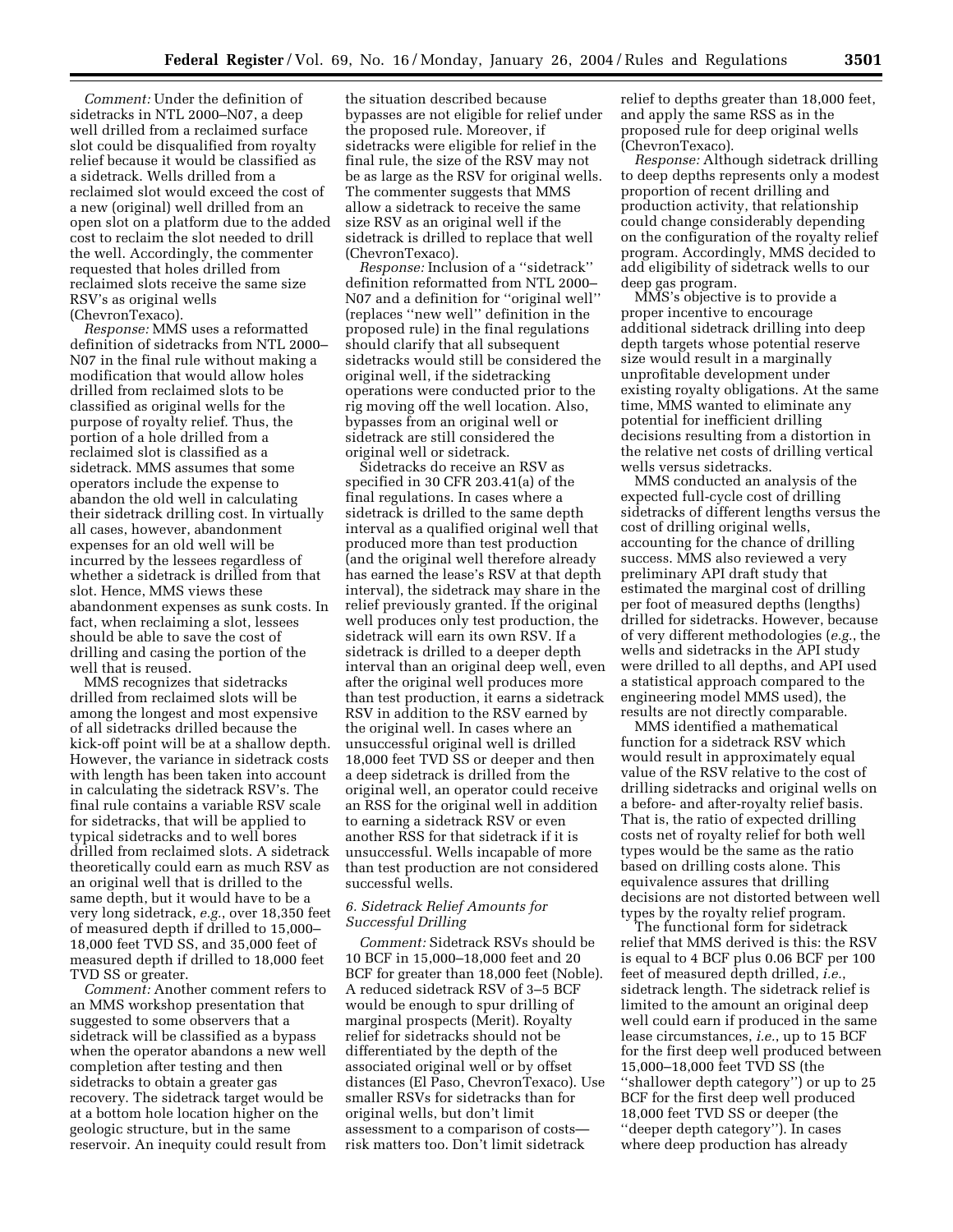occurred on the lease from the shallower depth category, drilling and producing a sidetrack in the deeper depth category can earn the full sidetrack RSV amount, but again, no more than an original well could earn in the same situation, equal to 10 BCF.

As discussed further below, sidetrack drilling can also generate a royalty suspension supplement (RSS) for an unsuccessful well under the same circumstances as an original unsuccessful well that has a perforated interval in the 18,000 foot TVD SS or deeper interval, with one additional condition, namely the sidetrack length must be at least 10,000 feet (measured depth). This requirement is imposed to preclude any incentive to drill short distances simply to earn an RSS. As with original wells, the sidetrack RSS is equal to 20 percent of the RSV that would have been earned by a successful sidetrack subject to a limit of 5 BCF, which is the RSS that would have been earned by an unsuccessful original well drilled to 18,000 feet TVD SS or deeper.

### *7. Production Start-Up Requirements*

*Comments:* Five years is too short a time to explore and produce deep gas reserves, especially if drilling to deep depths must be from means other than an existing platform or if there is a need to build a pipeline (BP, Noble). Five years is not long enough to conduct activities and start production given the existing technological challenges (API). Provide for an extension on a case-bycase basis, when additional time for activities is justified (NOIA). Revise the rule to allow royalty relief for any otherwise qualified deep well if that well subsequently produces. This would account for unavoidable delays for weather, rig installations, and other reasons largely beyond the fault of the operator (El Paso).

*Response:* For leases issued beginning in 2001 with deep gas royalty relief provisions in the lease terms, the lessee must begin production from a deep well within 5 years of lease issuance. MMS believes it would be unfair to allow more than 5 years from the date of the final rule to begin production from a qualified well on leases many of which are further advanced in development than leases issued beginning in 2001. MMS therefore is allowing 5 years from the effective date of the final rule. MMS believes it is important to strongly encourage accelerated production, not just drilling, given the current state of the domestic natural gas market.

Nevertheless, in the interest of fairness, MMS has decided to allow some flexibility to extend this deadline for up to 1 year if MMS determines that

the reasons for the delay are beyond the operator's control. For MMS to consider an extension, the operator has to demonstrate that he drilled to total depth within 5 years, that the delay through no fault of the operator occurred after reaching total depth, and that production otherwise could reasonably have been expected to commence within 5 years.

#### *8. Unitization Comments and MMS Responses*

*Comment:* One comment indicated that the proposed rule offered ''confusion and ambiguity'' about the treatment of unit and non-unit deep wells on the same lease. Specifically, it indicated that  $\S 203.41(b)(3)(ii)$  is not only confusing but it seems ambiguous in that you could have a ''first successful qualified deep well on your lease'' when there is already another deep well ''on your lease'' (Noble).

*Response:* The referenced § deals with a lease that has both a unitized and nonunitized area within the lease. The language in the proposed rule stated that a lease, whether or not it is in a unit, earns an RSV only by drilling a qualified well, and that a subsequent deep well on that lease or any other leases in the unit does not earn an additional RSV for that lease. In other words, production is allocated among the leases in a unit; the royalty suspension volumes are not. This feature has not changed under the final rule. A related provision of the proposed rule—that the first qualified well on that lease determines that lease's final RSV—has been modified in the final rule.

The final rule adds the proviso that if the first qualified well is drilled to the shallower drilling depth category (15,000–18,000 feet TVD SS) and a subsequent qualified well is drilled to the deeper drilling depth category (at least 18,000 feet TVD SS), then the RSV earned by the lease will be increased pursuant to § 203.41(b).

MMS has rewritten the parts of §§ of 203.41 and 42 dealing with unitized and non-unitized wells on the same lease in two ways to clarify their meaning. A qualified well drilled in the unitized or non-unitized portion of the lease, after the first qualified well on a lease, earns for the lease an increased RSV only if it is drilled to a deeper depth category. Further, both the production from any qualified well on the non-unitized portion of the lease and the production allocated to the lease from qualified unit wells, will share in that lease's RSV.

*Comment:* The unitization proposal may actually provide a disincentive to drill wells on a unit basis. For example, if two leases are combined on a 50/50 basis to form a unit to test a prospect at 17,000 feet and it is anticipated that only one well will be necessary, the unit owners could conclude that the discovered reserves would have to be at least 30 BCF to allow each to receive the full incentive versus 15 BCF if the prospect were on one lease only (Noble).

*Response:* The rule provides an RSV as an incentive to drill a deep well. In the example, if the prospect was only on one lease, the owner(s) would get an RSV of 15 BCF for the deep well. If the prospect overlaps two unit leases, and one deep well is drilled, again the rule only provides one RSV of 15 BCF that goes to the lease with the deep well.

MMS's customary unitization policy affects the use of lease-based deep gas royalty relief in two ways. First, when a deep well penetrates a new reservoir and proves to be commercially producible, unit co-owners typically will revise the existing participating area for that reservoir based on available geological information. (The participating area percentages may be revised in light of the results of subsequent drilling activities.) Production from the reservoir will be allocated according to the participating area percentages. Because of this rule, MMS will require unit co-owners to establish a separate participating area for reservoirs produced by one or more qualified wells. The percentage allocated to a lease with a qualified well producing from that participating area will be subject to the RSV for that lease.

Second, in the case where all the unitized leases have shallow wells but only one lease has a qualified well located in a reservoir that geological information indicates is common with all the leases, the unitized leases without a qualified well will receive allocated production from the qualified well and royalty will be due on this production. Only deep well production allocated to the unitized lease with the qualified well would be royalty-free. In the example described in the comment if the well qualifies for deep gas relief, then it is accurate to say that production from the well must be at least 30 BCF for the lease with the qualifying well to receive the entire 15 BCF of relief.

To resolve the problem of not getting the relief as soon as possible in the above example, MMS stated at the Deep Gas Royalty Relief Workshop in Houston, Texas on April 30, 2003, that it would consider not allocating deep production for royalty purposes to a unitized lease without a qualifying well. Since this deep depth allocation would diverge from the way shallow depth production on the same unit is allocated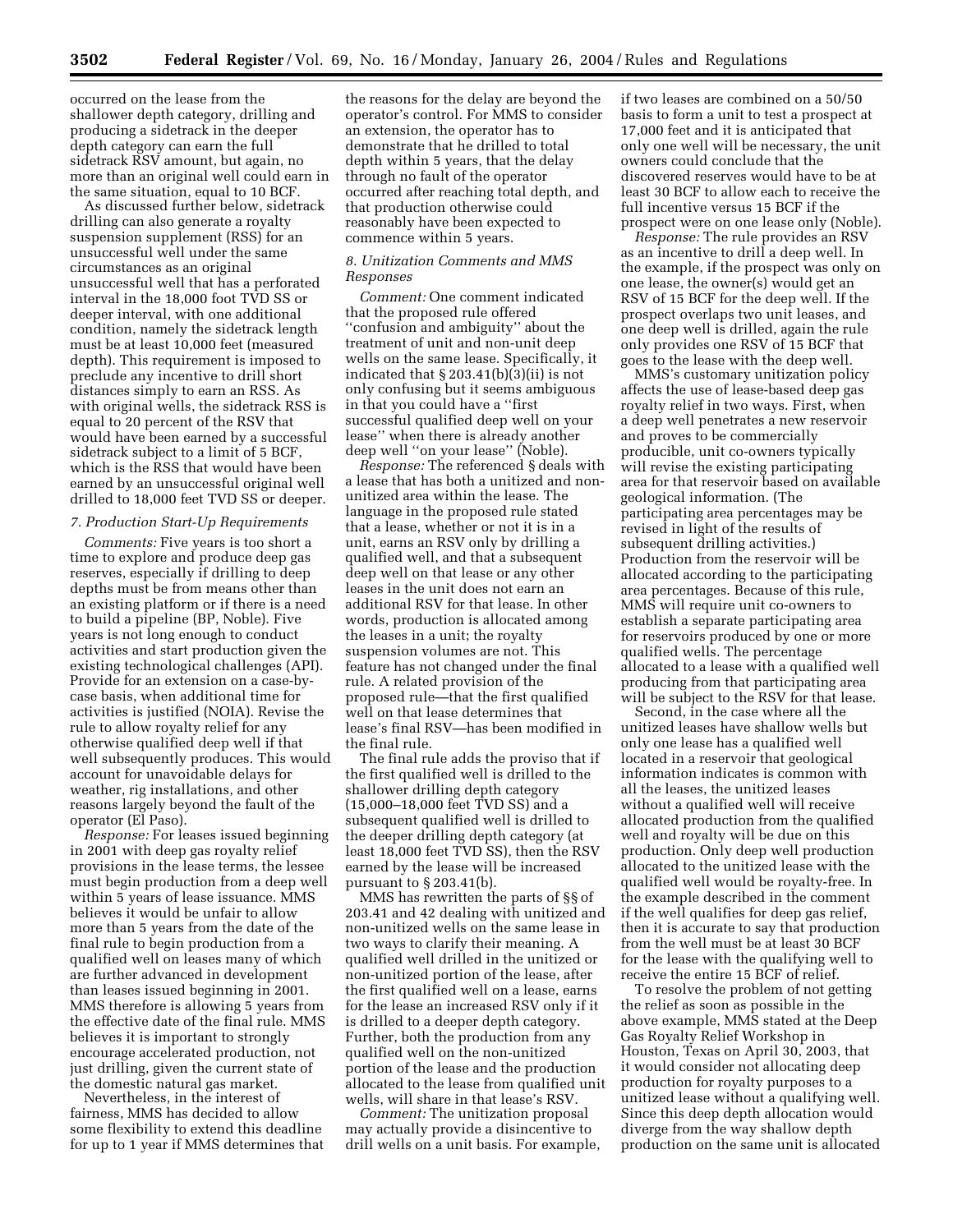for royalty purposes and from the way production is allocated from both shallow and deep wells for units without deep gas relief, MMS discarded this idea as an unnecessary source of confusion and administrative complexity. Therefore, for the final rule, MMS has decided not to revise its customary unitization policy. The unit working interest owners could still allocate production and share benefits under separate agreements to offset any imbalances they perceive from royalty relief going only to the unit participant with the deep well.

*Comment:* MMS is promoting the drilling of unnecessary wells in order for all leases in a unit to receive royalty relief. For example, suppose a four-lease unit exists, but only the lease with the completion receives the royalty suspension volume. The remaining three un-drilled leases do not share in the royalty suspension volume. The reservoir can be efficiently drained without drilling extra wells, but the undrilled leases won't be entitled to any royalty free production on their allocated share of production unless they drill unnecessary wells. Allow the MMS the discretion to grant royalty suspensions for each lease in the unit after determining a successful well is not necessary to be drilled on each lease in the unit to develop efficiently the discovered reservoir (ChevronTexaco, Noble).

*Response:* The rule provides an incentive to drill a deep well. The RSV was based on the cost of a single deep well. Under the approach suggested in the comment, the owners could receive four RSV's (60 to 100 BCF) as an incentive for drilling one deep well, which is far more relief than the program intended.

Also, the proposal in the comment would require a reservoir interpretation and analysis by MMS. To avoid differences of opinion in this area, MMS considered and rejected a potential requirement for new leases issued beginning in 2001 that the deep well must produce from a new reservoir, *i.e.*, one that has not previously produced on any current lease. If MMS decided to utilize reservoir interpretations and analyses as proposed in the comment, then MMS would be inclined to include this ''new'' reservoir requirement in the regulation. In that event, the unitized leases in the example without a deep well would not be eligible for an RSV even with the drilling of a deep well into the reservoir. Furthermore, without subsurface well control on the three leases, MMS would not make a determination about whether or not additional deep wells are necessary for

efficient development of the discovered reservoir.

Finally, as in the previous unit comment and response, unit co-owners may agree separately to adjustments to share the royalty relief benefits.

*Comment:* Another comment recommended that in any unit the RSV should be allocated in proportion to the royalty obligations in the unit agreement (API).

*Response:* MMS carefully considered and rejected this approach for several reasons. In some cases, the RSV cannot be allocated like production. A number of units contain State or Federal leases not eligible for deep gas royalty relief. Ineligible Federal leases in a unit might include those leases in water deeper than 200 meters or with deep well production from a well with a perforated interval the top of which is at least 18,000 feet TVD SS before March 26, 2003. Other units may contain leases issued after January 1, 2001, which have deep gas royalty relief with different magnitudes and lease provisions.

Using the lease-based approach also results in significantly less administrative burden. If the RSV were allocated, several allocations beyond the initial allocation may be needed—for example, if a new well leads to a change in the acre-feet shares assigned to each participating lease. Also, if royalty relief were allocated, the drilling of the first qualified well on each unitized lease would require a separate calculation of the remaining RSV and a reallocation of the revised suspension volume. In addition, when production data is updated, ''look-backs'' would be needed to confirm the accuracy of the reallocation or make necessary adjustments.

### *9. Price Thresholds*

*Comments:* Raise the threshold or eliminate it to reduce or remove uncertainty about the availability of royalty relief. Don't count production against the RSV in periods when the price threshold is exceeded by actual prices (Noble). Price thresholds incur reporting and accounting difficulties and add complexity and uncertainty (Marathon). We believe price thresholds should be avoided. When prices are rising, lessees should be afforded the full suite of available incentives to meet demand. To eliminate the incentive in the face of tightening supplies is exactly the opposite of what should be done. Given the expectation of falling prices, lessees could time production and thereby delay drilling to periods of future royalty relief. With May 2003 prices above the threshold, there is no

incentive to drill deep gas this year (Pioneer). The price thresholds impose barriers to effectively stimulate deep gas exploration and development. Accounting rules preclude royalty relief that might have to be paid back from being included in company income statements. To reduce investor uncertainty, do not count production against the RSV when prices exceed the threshold. Allow royalty relief up to the threshold price, and pay royalties on the extra revenues generated above the threshold price (El Paso).

*Response:* At the time MMS was preparing the proposed rule, natural gas prices were in the range of \$3.50 per MMBtu. During the summer of 2003, as MMS prepared the final rule, natural gas prices were in the range of \$5.50 per MMBtu, *i.e.*, above the threshold price levels expected for 2003. The price threshold level suggested in the proposed rule was based on price expectations that prevailed at that time, on historic price volatility, and on revenue considerations. That is, the level was set so that the loss of royalty relief occasioned by higher-thanexpected gas prices would be more than offset by the higher realized gas prices. Since that time, however, gas prices have surged and EIA projections for future average gas prices have risen as well. Moreover, we've noted a distinct pattern for gas prices to show considerably more volatility in recent years compared to historic trends. As a result, we conducted an in-depth analysis to determine whether the incremental production effects of the deep gas royalty relief program would be adversely influenced by retention of this earlier proposed price threshold formulation. This analysis incorporates the important influence that price volatility can have on the drilling incentive and on royalty collections. The results, provided in the economic analysis to this rulemaking, showed that there would be significant degradation in incremental program benefits from retention of the price threshold formulation offered in the proposed rule.

The current expectations for the gas market are for higher, more volatile future prices compared to earlier expectations reflected in the proposed rule. The higher prices should lead to increased demand for drilling equipment and larger capital expenditures for exploration and production of additional gas supply. However, supply of capital equipment generally does not respond as quickly as demand, leading to increased prices for costs of acquiring the needed capital equipment to expand production. As a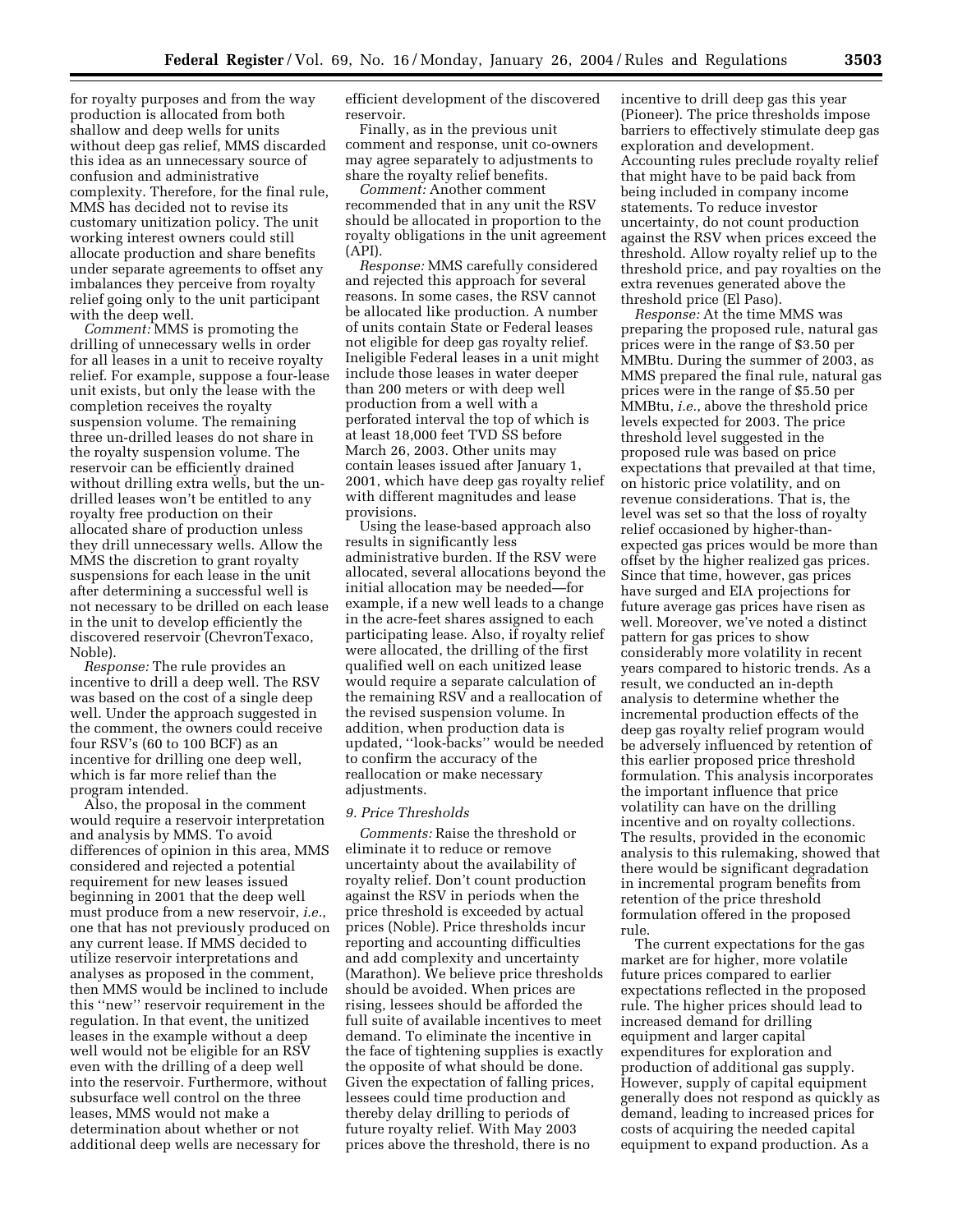result, OCS operators may not fully benefit from increased natural gas prices when such increases are rapid and may not be sustained.

The incentive provided by this rule remains a significant tool to promote deep and costly drilling regardless of market prices. These revised base cases and incremental outcomes have been incorporated in the economic analysis and demonstrate the continued viability of relief and the need to adjust the price threshold formulation.

In light of these observations, MMS concludes that (1) the previous revenue relationships may not apply in the current circumstances, and (2) the effect of the higher gas prices on drilling decisions may be dampened in the short term by the proposed price thresholds, and (3) despite added supplies offered at higher prices, program benefits from providing royalty relief in the amount, form, and time described in this rule remain substantial. Accordingly, MMS agrees with the comments that some response is needed to modify the price thresholds in light of the current and revised expectations about future gas market conditions.

The final rule revises the original price threshold provision by raising the market price level which suspends royalty relief from \$5 per MMBtu (expressed in year 2000 dollars) to \$9.34 per MMBtu (expressed in year 2004 dollars). When expressed in same year dollars, this represents a 70 percent increase in the price threshold. The threshold price rises at the full increase in inflation in subsequent years. MMS compared incremental production and forgone royalty estimates for a variety of price thresholds using a calculation that accounts for the effects price volatility can have on the incentive. The specific revised price threshold level now chosen poses a small risk that the price threshold will be exceeded. However, if this price threshold is violated, then the forgone royalty would be substantially less, in part because gas prices would be so high. Because the chance of violation is low, the chosen policy should have only a minor effect on drilling and discoveries compared to the absence of a threshold while adequately protecting taxpayers from lost revenue should gas prices escalate more than now expected. The economic analysis for this rulemaking examines a variety of different price threshold options.

# *10. Scope of Royalty Relief for Leases*

*Comment:* Allow royalty relief in the proposed amounts by block, not lease (McMoran, El Paso).

*Response:* Please see responses to comment numbers seven and eight. The royalty relief program MMS designed is lease-based. Because the offshore oil and gas program is administered mostly by lease, the lease'based formulation of royalty relief allows for a convenient interface with the existing regulatory structure. Moreover, under this stipulation almost all shallow water leases are subject to similar provisions of deep drilling royalty relief.

In contrast, there were only 72 leases (1 percent) having more than one block, and only 9 leases with more than 2 blocks in the summer of 2003. In almost all cases, the extra blocks were only portions of normal size blocks where it was most practical to combine into one lease for bidding in a lease sale. Thus, the lease area for most multiple block leases is close to that for single block leases. In the unique case where a lease contains several blocks and is significantly larger than a normal lease, further relief may be appropriate under the special case royalty relief provision (30 CFR 203.80). Modification of the program to accommodate relief on a block basis is not appropriate.

## *11. Defining Drilling Depth Interval Requirements*

*Comment:* Utilize drilling depth to a pre-defined target instead of to the top of the perforated interval to define the classification of a deep well. Otherwise, the definition in the proposed rule may encourage poor decisions on completion activities in order to qualify for relief (Pioneer).

*Response:* ''Drilling depth to a predefined target'' is an uncertain measure because seismic data are used to define the drilling objective. In contrast, the ''top of the perforated interval'' is an exact measurement of the location of productive hydrocarbons.

Moreover, MMS believes that the differences between the proposed and suggested definitions will have significance for royalty relief in only a limited number of cases, for instance, where the reservoir target happens to straddle the 15,000 foot TVD SS or the 18,000 TVD SS depth. MMS further believes that in those few cases, operators will base their completion decisions on sound engineering practices and will be reluctant to qualify their wells by making poor completion decisions.

To remove some uncertainty, the final rule is explicit about the treatment of the RSV in the situation where a single well involves multiple leases. Where a (directional or sidetrack) deep well begins on one lease but is completed on a second lease, then the production from, and any royalty relief earned by, the qualified well belongs to the second

lease. If the qualified well has separate perforated intervals (either of which would qualify) on two leases, then the lease with the perforated interval that produces first earns the royalty suspension volume. Finally, if the perforated interval of the qualified well extends across two leases, then the lease where the surface of the well is located earns the RSV. These procedures avoid allocating or doubling up on RSV and are consistent with the treatment of royalty relief in a unit situation.

### *12. Ultra-Deep Depth Drilling Category*

*Comment:* The bulk of deep gas drilling opportunities is below 20,000 feet TVD SS. MMS should provide at least an RSV of 45 BCF for successful drilling to this depth (BP). We would like to see a third tier of relief for ultradeep drilling. Many companies believe the real targets of opportunity lie below 20,000 feet TVD SS. The difference in cost to drill 18,000 feet versus 20,000 feet TVD SS is dramatic. We think an RSV of 35 BCF is appropriate (NOIA). We support an RSV of 35 BCF for drilling below 20,000 feet TVD SS (Noble, Rowan, Marathon).

*Response:* The anticipated royalty savings associated with drilling a qualified very deep well successfully, *i.e.*, to at least 18,000 feet TVD SS, is more than \$20 million at gas prices in the summer of 2003. MMS believes an incentive of this size is appropriate at this time for accelerating drilling below 18,000 feet TVD SS, as well as below 20,000 feet TVD SS. The fact is that very little drilling has taken place so far at either drilling depth in shallow water. Data since 1998 show 249 deep wells were drilled. Of these, 17 percent were to at least 18,000 feet and 7 percent to at least 20,000 feet. Overall the success rate was 8 percent, although it was higher at the ultra-deep interval. Because of the sparse data, it is difficult to predict accurately the true chances of drilling success, the potential size of discoveries, the cost of drilling in ultradeep depths, and thus the additional production likely from an increment to the available RSV. Moreover, adding this third tier of relief will complicate the regulatory requirements and delay publication of the final rule. MMS will continue to consider the need for granting increased royalty relief for ultra-deep wells, but it is premature to do so in this rule.

#### *13. Auction Mechanism*

*Comments:* The industry was unanimous in its opposition to a bidding system offered for possible future use that would serve to distribute the rights to deep gas royalty relief.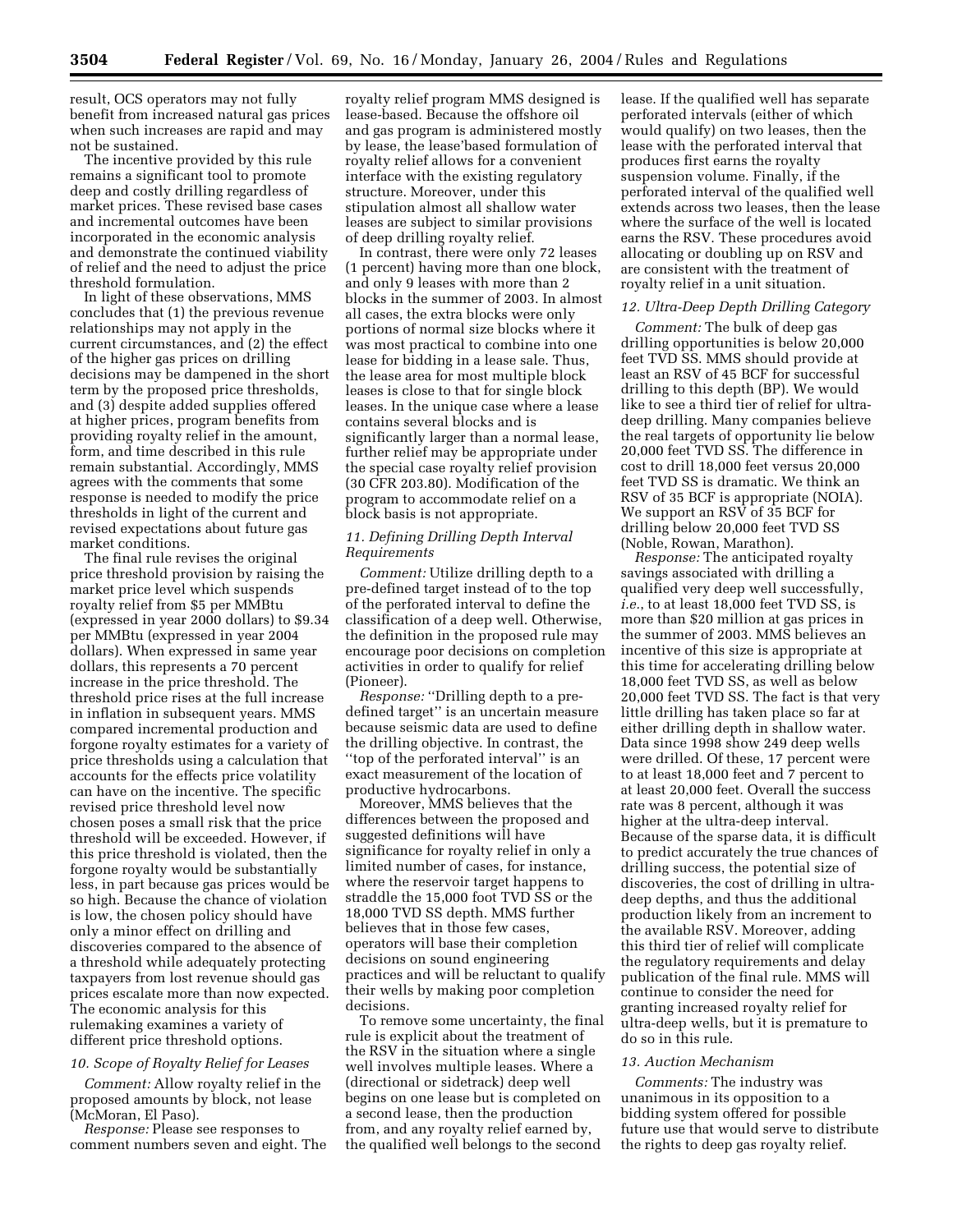These rights would have to be acquired before drilling of a designated nature, such as discussed in this final rule, could become eligible to earn royalty relief. Regardless of whether the bid variable was a cash bonus or the RSV (or RSS) amount itself, comments indicated that such a system could have perverse and unintended consequences.The system would appear to benefit primarily those wells that would be drilled anyway (BP). It would defeat the purpose of the rule by denying relief to those who need it most and it would delay drilling and reduce the number of total wells drilled (NOIA). Winning bidders would not necessarily use the property rights acquired to drill deep wells (Rowan). It introduces uncertainty that could inhibit planning activities necessary for deep drilling success (Exxon). The program has no benefit and numerous pitfalls that could undermine the deep drilling initiative (Marathon). The bidding system would not accelerate development of deep gas (El Paso). The system could eliminate certain lessees from competing for the incentives (ChevronTexaco).

*Response:* MMS recognizes that adoption of a bidding system to distribute royalty relief is, at best, premature. Typically, an auction is an efficient mechanism to ensure that the item being sold goes to the party that values the item most highly, and in conjunction with enough competition, yields a fair return to the seller. As envisioned, the MMS proposed auction would result in the government forgoing the same total amount of royalty payments as expected for this rule, but may result in more drilling by awarding less royalty relief to those companies that need a smaller incentive, therefore freeing up a larger quantity of relief to be allocated to those companies that would require more relief than is granted in this rule to undertake deep drilling.

Unlike this rule, which essentially allocates the same quantity of relief regardless of actual need, in theory there should be an auction framework capable of allocating variable amounts of royalty relief based on need. MMS recognizes that the ability of an auction mechanism to achieve this goal would depend on, among other considerations, a design framework that could discourage a bidding scenario in which relief is allocated to those who need it least, and awarded to those least likely to utilize it. An auction procedure with these characteristics has not yet been developed; hence more research is needed in this area. So, implementation of the deep gas royalty relief program will proceed without an auction feature.

#### **Procedural Matters**

### *Regulatory Planning and Review (Executive Order 12866)*

According to the criteria in Executive Order 12866, this rule is a significant regulatory action for which a Regulatory Analysis has been prepared. The Office of Management and Budget (OMB) has made that determination under Executive Order 12866.

(1) The preferred alternative adopted in this rule will have an economic effect of \$100 million or more by reducing consumer expenditures on natural gas by about \$500 million each year and may have a slightly adverse effect on other units of government. An economic analysis of this regulatory action was prepared and will be available at *http//www.mms.gov/econ*. This rule reduces royalties for lessees that drill and produce natural gas from deep wells in shallow water areas of the GOM. The RSV's offered should increase deep drilling activity on existing leases over the period of the program and make additional resources economic. The deep gas royalty suspensions are likely to reduce net Federal royalty collections. MMS's best estimate of this reduction is from \$150 to \$220 million in net present value over a 16-year period, depending on gas price volatility.

The royalty relief program for deep gas drilling will have two distinct effects: (1) recovery of some otherwise uneconomic gas resources, and (2) accelerated recovery of some marginally economic gas resources. MMS data indicate that about 10–20 percent of the undiscovered gas resources in the most prospective depths, *i.e.*, 18,000 TVD SS or deeper, could be converted from unprofitable to profitable by the incentives provided in this rule. MMS estimates that those resources are located in approximately 20–30 percent of undiscovered gas reservoirs.

MMS estimates that about one-fourth of the economically explorable gas reservoirs at drilling depths 18,000 feet TVD SS or deeper would be drilled 1–5 years sooner if the proposed rule is implemented. These reservoirs are associated with less than 10 percent of the undiscovered resource. MMS estimates that application of the program to undiscovered gas resources at depths 18,000 feet TVD SS or deeper could increase production of gas by over two TCF. Application of MMS's proposed program to reservoirs in the 15,000 to less than 18,000-foot TVD SS range of drilling depth could affect another 1–2 TCF of gas. The deep drilling program will affect only a part of these resources in any one year.

(2) This rule will not create any inconsistencies with actions by other agencies because royalty relief is confined to leasing in Federal offshore waters that lie outside the coastal jurisdiction of State and other local agencies. Careful review of the lease sale notices, along with stringent leasing policies now in force, ensures that the Federal OCS leasing program, of which royalty relief is only a component, does not conflict with the work of other Federal agencies.

(3) This rule has no effect on entitlements, grants, user fees, loan programs, or their recipients. However, the rule does have the effect of postponing distributions of royalty revenue. MMS distributes about 1 percent (\$40 million) of the OCS revenue it collects annually in the GOM to neighboring States under Section 8(g) of the OCSLA. Royalty suspensions from the deep gas program could affect up to 5 percent of the total production from the GOM in any one year. If deep gas production occurs in the 8(g) zone at the same proportion as elsewhere in the GOM, these State distributions could be reduced by \$1 to \$2 million per year for 5–10 years. However, extra production that occurs because of the incentive will also provide extra royalties, mostly after the RSVs have been produced. Given uncertainty about the number, location, and size of deep gas discoveries, it is even possible that the extra royalties could fully offset the initial drop in both Federal and State royalties. This would occur if our program generates 25 percent more incremental gas resources than the most likely scenario evaluated in the Economic Analysis.

(4) This rule raises a novel legal or policy issue. The RSS for an unsuccessful deep gas well expands the scope of royalty relief to reward efforts for exploration in frontier well depths whether or not they eventually produce. As explained in the preamble to the Proposed Rule (68 FR 14868), MMS believes this creates a more costeffective royalty relief program compared to one that only rewards success in this very risky environment. Also as explained in the economic analysis accompanying the proposed rule, several features of the rule essentially eliminate any moral hazard potential of the RSS.

In addition, RSV's have been used for several years as an incentive to accelerate exploration and production in deep-water. Application to deep gas is a logical extension of that policy. A well-defined program for deep gas drilling is more administratively efficient than the elaborate case-by-case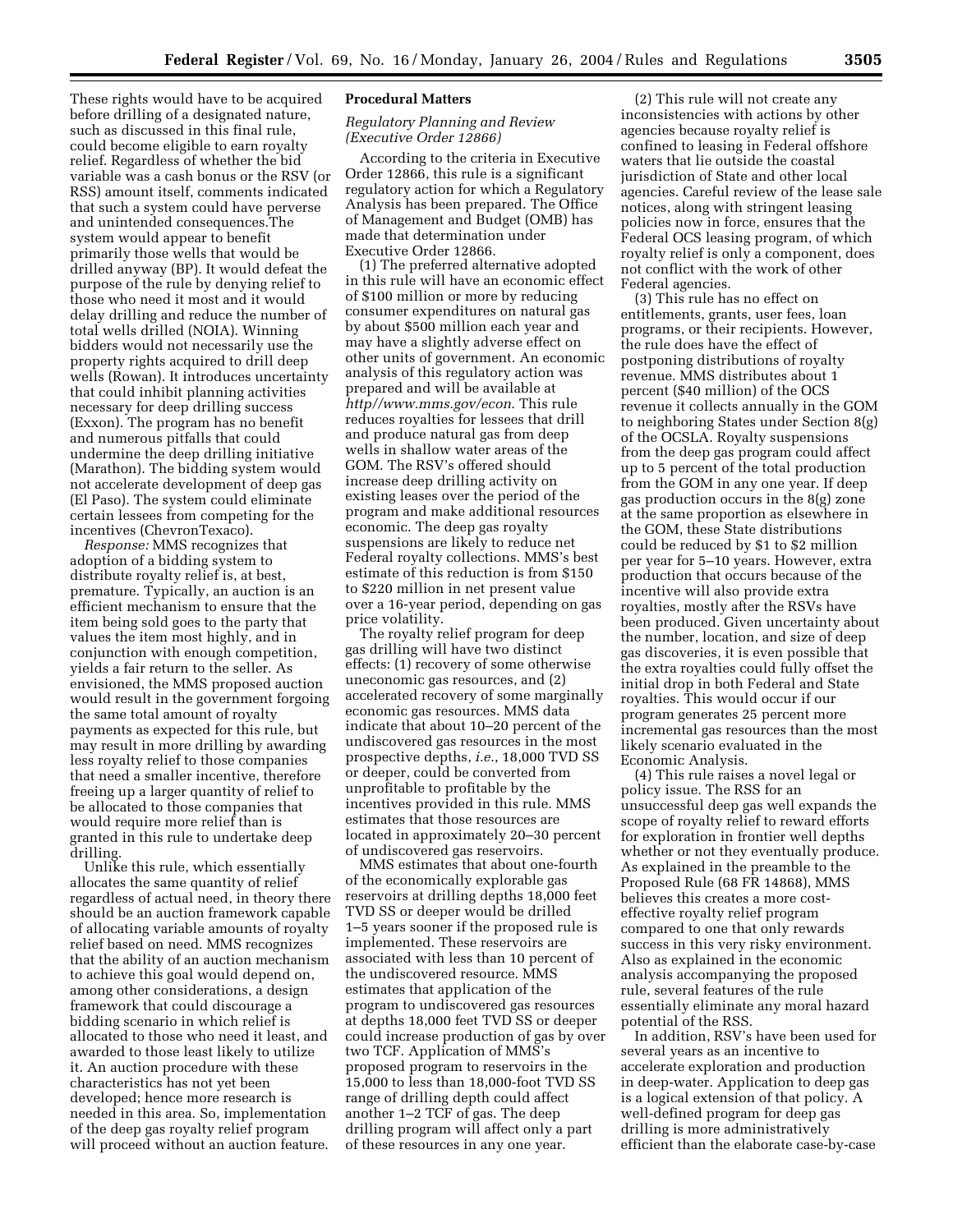requirements of the application process for deep-water royalty relief. The focus here is on a straightforward definition of well depth and circumstances to qualify for royalty relief.

MMS developed an economic analysis of this regulatory action in accordance with requirements for a major rule under OMB and statutory criteria. This analysis describes why market forces alone will not increase deep gas development in the short term, considers possible royalty relief alternatives to serve that need, and analyzes the social benefits and costs and related transfer payments associated with several royalty suspension alternatives. Two options provide the highest level of added production and net social benefits:

A. The RSV in this final rule of 15 BCF for successful wells to 15,000– 18,000 feet TVD SS and 25 BCF for successful wells (or 5 BCF for unsuccessful wells) to 18,000 feet TVD SS or deeper depths, plus reduced amounts for deep sidetracks and for deeper wells on leases that have deep wells, and

B. As in option A, but limiting RSV to 10 BCF for successful wells to 15,000–18,000 feet TVD SS and to 20 BCF for successful wells (or 5 BCF for unsuccessful wells) to 18,000 feet TVD SS or deeper.

These two options were selected over other alternatives considered in the proposed rule that included higher suspension levels as a substitute for royalty relief for unsuccessful drilling.

MMS ranked alternatives based on estimates of their net social benefits. Net social benefits are the sum of the net gains to producers and consumers associated with the additional production attributable to this rule. These gains are measured as changes in consumer and producer surplus compared to a status quo or baseline amount that would occur in the absence of the incentive. Consumer surplus is the difference between the value consumers place on the additional production and its market value. Producer surplus is the difference between the market price and the cost of additional production (including the cost of drilling unsuccessful wells). Transfer payments, on the other hand, consist primarily of changes resulting from the rule in the amount of Federal royalty payments and domestic expenditures to purchase status quo quantities of gas. This summary reviews the performance of the superior options based on several criteria: added production, forgone royalty, and net social benefits from production that would not have occurred without an

incentive for deep gas drilling. The comparison of alternative incentive levels reported below were made with updated EIA gas price forecasts but omit the dampening effects of a potentially binding price threshold. The relative effect of alternative price threshold options is largely independent of the RSV level and hence plays little, if any, role determining the choice between alternative levels of the RSV.

MMS estimates that option A, the royalty suspension level adopted in the final rule, would generate a cumulative added production of 3.8 TCF of gas and 0.81 TCFE of condensate over the next 16 years (before considering the slight dampening effect a potentially binding price threshold may have on incremental production). In contrast, option B would generate added production of 3.3 TCF of gas and 0.71 TCFE of condensate over the same time frame (again ignoring the price threshold effect). Added production consists of production from reservoirs unlikely to be drilled under normal conditions and from a portion of reservoirs only likely to be drilled in the future after information, technology, and costs improve, *i.e.*, accelerated production.

Using assumptions about prices, discount rates, and well flow rates, MMS estimated the net social benefits to society from increased deep gas production. As discussed above, this primary measure of social welfare effects eliminates the sizeable transfers from producers to consumers associated with reduced prices, and from government to producers in the form of reduced royalty payments. The incremental supply added to domestic stocks as a result of the incentive generates a net gain to society. Under option A, the adopted incentive, MMS estimates a net social gain of \$290 million in present value versus \$238 million under option B.

Comparing increased production to forgone royalty-bearing production provides another perspective on the effects of the rule. MMS estimates that royalty would be forgone under option A on 2.8 TCFE of gas and oil production that would have occurred anyway. That implies a ratio of extra production to forgone royalty-bearing production of 1.64 [(3.8 TCF + 0.8 TCFE)/2.8 TCF]. For option B, this ratio is also 1.74 [(3.3 TCF + 0.7 TCFE)/2.3 TCF]. Hence, either of these deep gas incentive options is preferable to no such incentive.

Some of the forgone royalty would be offset by royalty collections on the condensate and on added gas production after the royalty suspensions have been used. Taking those into

account and distributing the production over the next 16 years, MMS estimates a net reduction in present value of royalty receipts of \$227 million under the proposal versus \$37 million for the second alternative. These results suggest that option B provides only about 85 percent of the production effects and the net social benefits of option A. Option B costs only about 20 percent of the forgone royalty revenues as option A.

#### *Regulatory Flexibility (RF) Act*

MMS chose the incentive form that combines an RSV for successful deep gas wells and an RSS for unsuccessful deep wells for three reasons:

(1) It is large enough to generate substantial deep drilling activity;

(2) It is the most cost-effective incentive structure for the Government because it does not waste as much relief as alternatives on prospects that will be drilled anyway; and

(3) It concentrates most of the incentive on the very deep (18,000 feet or deeper subsurface) zones where MMS believes most of the undiscovered potential is to be found.

A detailed analysis of the small business impacts and alternatives considered can be found in the economic analysis of this regulation which is available at *http:// www.mms.gov/econ.*

Companies that extract oil, gas, or natural gas liquids, or are otherwise in oil and gas exploration and development activities and operate leases on the OCS, will be most affected by this rule. Of the approximately 130 such companies active offshore in the GOM, we estimate that as many as 91 (70 percent) companies qualify as small firms.

Because this program is administered on a categorical rather than an application basis, minimal administrative time and cost is needed to qualify for royalty relief. Since no special analysis or independent review would be necessary to accomplish these compliance activities, MMS sees very little burden on normal operations of either small or large companies. For this rule, paperwork costs are only 1⁄10 of 1 percent of benefits and are the minimal cost necessary to allow for the monitoring essential to a consistent administration of this program across all participants. While administrative costs are the same for all the categorical incentive alternatives, the benefits are different. The alternative MMS chose results in the largest benefit to producers and to the small entity share of producers. Further, two reasons (risk sharing and location advantages) suggest that small OCS entities could get a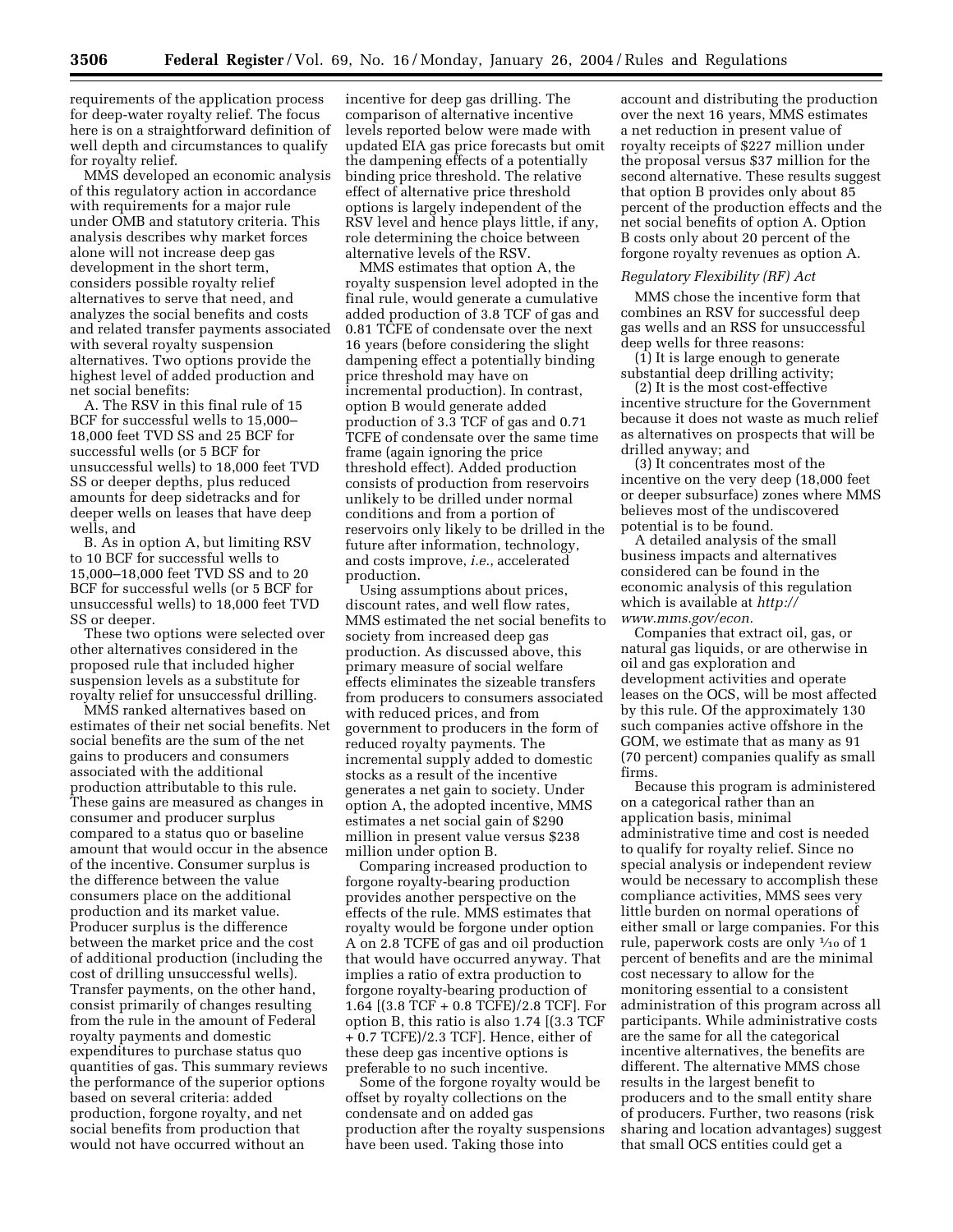disproportionate share of the large benefits of this rule.

The RSS feature improves the ability of small companies with limited drilling programs to spread their risk. Success on one or two of many deep wells that a large operator drills in a given period can pay the costs incurred for the unsuccessful wells. Small operators may be able to drill only one or two deep wells in a given period. The RSS can reduce the net cost of unsuccessful deep wells immediately, so the small operator does not necessarily have to wait for a deep well success in a later period to offset at least some unsuccessful exploration costs. This is a feature not found in any of the alternative categorical incentive structures which confer royalty relief only on successful wells.

Because of the risk, high cost, and technical complexity, MMS expects most lessees/operators involved in exploration and development in deep drilling depths of the GOM to be large companies. However, the location eligible for deep gas royalty relief is in shallow water, where one expects to find relatively more small operators compared to those found in deep water. Thus, relatively more of those OCS operators who will benefit from the deep gas incentive in this rule may be in the small business category than those who benefit from deep-water royalty relief. For these reasons MMS believes this rule is likely to provide at least a proportionate share of its benefits to small businesses. Compliance guides to assist both small and large entities, including the presentation slides used in the industry workshop held in April, 2003 and the summary Table 1 from this document, will be available on the MMS website for the duration of this program.

### *Small Business Regulatory Enforcement Fairness Act (SBREFA)*

This rule is a major rule under 5 U.S.C. 804(2), the SBREFA. This rule:

(1) Does have an annual effect on the economy of \$100 million or more. This rule introduces a royalty relief program for deep gas that will save consumers \$500 million annually for about a decade, of which about \$19 million is a gain in consumer surplus attributed to additional gas consumption. Also, there is a gain in producer surplus of over \$12 million annually that otherwise would not have occurred as well as additional industry employment. The change from the status quo in royalty collected by the Federal government under the revised rulemaking would exceed the \$100 million per year threshold in 10 out of 16 years in which meaningful amounts of program-related production are

generated. This incentive will cause Federal royalty to be reduced by more than \$100 million during each of about 5 years early in the program and to be increased by more than \$100 million during each of about 5 years late in the program. The benefits of the rule on the economy more than offset the net royalty losses. A comparison of two types of production provides a proxy measure of this net social benefit. MMS estimates the magnitude of new gas production that ultimately occurs because of the incentive in the rule is about 1.5 times the size of gas production on which the government forgoes royalty. The government only forgoes royalty on that portion of production that would have occurred anyway without the incentive. Moreover, consumers of natural gas will benefit from additional domestic gas supplies and have lower market prices.

More lessees may take advantage of the new deep gas royalty relief provisions over the next few years than have ever applied for end-of-life or deep-water royalty relief. However, the incremental drilling and production induced by this royalty relief will be small relative to total gas drilling and production in the GOM. The main thrust of the initiative is to increase and help accelerate new gas production to promote timely production otherwise inhibited. Even a small moderation of prices due to added deep gas production would result in a significant savings in gas expenditures and dampen natural gas prices in the market. Further, the rule would impose no costs on any local or private entity, but may initially impose some small costs (\$1 to \$2 million per year) on Gulf Coast States in the form of reduced payments under section 8(g) of the OCSLA. However, production that otherwise would not occur will result from these incentives. That production will produce extra royalty payments, mostly after the RSV has been produced. Participation in the program by lessees is voluntary.

MMS considers the key adverse economic effect of this program, with regard to the \$100 million dollar annual benchmark, to be forgone Federal royalties on deep gas production that would have been generated without this program. Lower royalties mean more taxable income to companies. However, the results cited in the discussion accompanying this rule measure the effect on forgone Federal revenues without consideration of tax receipt increases. Note that this is a transfer payment in that the government loss is also an operator gain from pursuing a socially desirable activity—deep gas production.

MMS forecasts that without the deep gas royalty relief program, 53 wells would be drilled annually to depths of 15,000–18,000 feet TVD SS and 24 wells to drilling depths below 18,000 feet TVD SS. Based on trends in drilling deep depths during the past 10 years in shallow water, MMS would expect 18 successful wells in the 15,000–18,000 feet TVD SS drilling depth and five successful wells at deep drilling depths 18,000 feet TVD SS or deeper without the incentive. With the incentive, MMS estimates there would be 62 wells drilled to depths 18,000 feet TVD SS or deeper, of which 49 would be unsuccessful, and 33 of them on leases having other production to which the RSS could be applied. In both drilling depths, some of these wells will be sidetracks or deeper wells on leases with deep production that qualifies them for a reduced royalty suspension.

Over the 2003–2009 period, the absence of this deep gas royalty relief program would save the government about 470 BCF in new RSV and RSS awarded for drilling activities that would have occurred anyway. These savings may decline before the program ends in about 2009 because of the availability of less prospective reservoirs in later years of the program. Further, in any one year, only about 20– 25 percent of the accrued amount of RSV and RSS could actually be used.

Offsetting most of these initial royalty losses are the extra royalties from two sources: (a) the condensate portion of production from the added deep gas wells and (b) gas production in later years beyond the RSV from additional reserves discovered because of the incentive. Along with the additional 38 new wells (62–24) drilled annually to depths 18,000 feet TVD SS or deeper, MMS expects an additional 18 new wells (71–53) would be drilled annually to depths of 15,000–18,000 feet TVD SS. MMS estimates that these incremental wells ultimately would lead to gas production of about 3.8 TCF, of which 1.4 TCF would be royalty-free and 2.3 TCF would be royalty-bearing. MMS anticipates that the royalties on this 2.3 TCF of gas production would begin in 2008 and continue until about 2020. A further offsetting benefit also comes from extra private profits from production that would otherwise not occur. A detailed economic analysis of this regulatory action was prepared and will be available at www.mms.gov/econ. This economic analysis explains our monetary calculations.

(2) Will not cause a major increase in costs or prices for consumers, individual industries, Federal, State, or local government agencies, or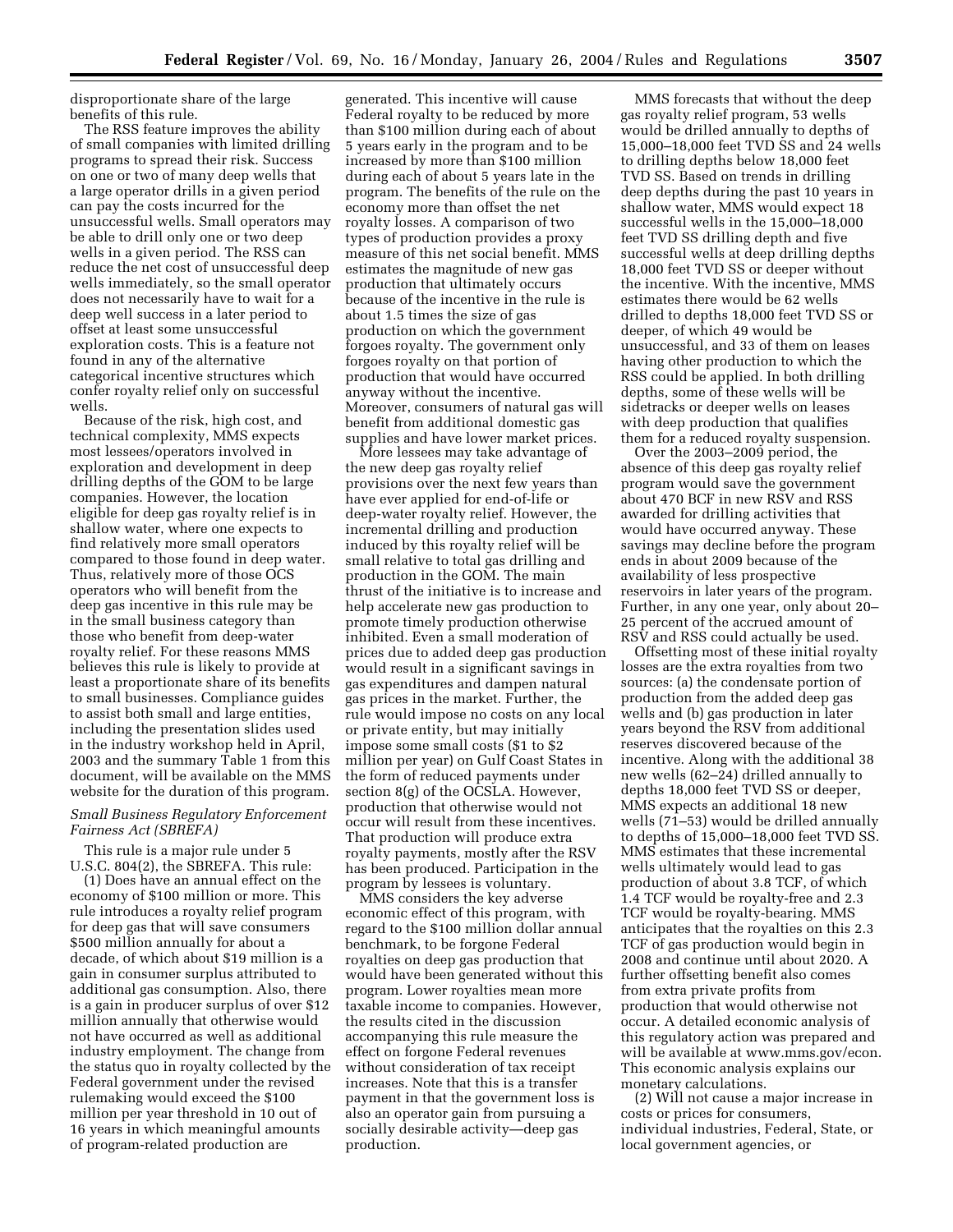geographic regions. The deep gas incentive should materially moderate expected gas prices by adding to the overall supply.

(3) Does not have significant adverse effects on competition, employment, investment, innovation, or the ability of U.S.-based enterprises to compete with foreign-based enterprises. Companies eligible for the deep gas royalty relief should produce more natural gas and earn more income, while encountering no negative effects.

### *Paperwork Reduction Act (PRA) of 1995*

MMS examined the proposed rule and these final regulations under section 3507(d) of the PRA. Because of the changes to the current 30 CFR part 203 regulations, MMS submitted the information collection (IC) requirements of this rule to OMB for approval as part of the proposed rulemaking process. The IC requirements in the final regulations remain unchanged from the proposed rule, and a new submission to OMB is not required.

The PRA provides that an agency may not conduct or sponsor, and a person is

not required to respond to, a collection of information unless it displays a currently valid control number. OMB approved the additional requirements to collect information under revisions to 30 CFR part 203 under OMB control number 1010–0153, current expiration date of April 30, 2006. When this final rule becomes effective, MMS plans to roll these IC requirements into those already approved for 30 CFR part 203 (OMB control number 1010–0071).

MMS uses the information collected in this final rule, 30 CFR 203.40 through 203.48, to determine whether a lessee has fulfilled the drilling and production requirements or exercised an option to earn the royalty relief offered to deep gas wells under this part. These decisions have enormous monetary impacts to both the lessee and the Federal Government. Royalty relief can lead to increased production of natural gas and oil, creating profits for lessees and possible royalty and tax revenues for the government that they might not otherwise receive. MMS uses industry notification of drilling intent and

production to determine eligibility of the lease to receive royalty relief. The well data collected enables MMS to confirm that a well was an unsuccessful well and that the lessee is eligible for the RSS offered in the program.

The title of this collection of information is ''30 CFR Part 203, Deep Gas Provisions.'' The frequency of response is occasional. Respondents include approximately 130 Federal OCS oil and gas lessees and operating rights holders. Responses are required to obtain or retain a benefit. The IC does not include questions of a sensitive nature. MMS protects information considered proprietary under applicable law and 30 CFR 250.196.

The following table lists the new IC requirements and respective burdens for this rule. The approved annual burden of this collection of information is 361 hours. Based on a cost factor of \$50 per hour, the hour cost burden of the new paperwork requirements would be \$18,050. There are no non-hour cost burdens in the final regulations.

### TABLE 3.—BURDEN BREAKDOWN

| 30 CFR<br>203<br>section | Reporting requirement                                                                                                                  | Hour burden | Annual number  | Annual<br>burden<br>hours |
|--------------------------|----------------------------------------------------------------------------------------------------------------------------------------|-------------|----------------|---------------------------|
| 43(a) 46(a)              |                                                                                                                                        | 1 hour      |                | 89                        |
| 43(b)(1)(2)              | Notify MMS that production has begun and request con- 2 hours<br>firmation of the size of RSV.                                         |             |                | 50                        |
| 46(b)(1)(2)              | Provide data from well to confirm and attest well drilled was<br>an unsuccessful certified well and request supplement.                | 8 hours     | 19 submissions | 152                       |
| 48(b)                    | Notify MMS of decision to exercise option to replace one<br>set of deep gas royalty suspension terms for another set<br>of such terms. | 2 hours     |                | 70                        |
|                          |                                                                                                                                        |             |                | 361                       |

You may send comments regarding any aspect of the collection of information under this part, including suggestions for reducing the burden, to the Information Collection Clearance Officer, Minerals Management Service, Mail Stop 4230, 1849 C Street, NW., Washington, DC 20240.

### *Federalism (Executive Order 13132)*

According to Executive Order 13132, this rule does not have meaningful Federalism implications. As noted above, it may initially have some small consequences (\$1 to \$2 million a year) on Gulf Coast States in the form of reduced payments under section 8(g) of the OCSLA. However, additional resources discovered under this incentive will make up for these initial reductions from production that otherwise would not occur. Largely after

the RSV's have been produced, extra royalties and payments for Federal and Gulf Coast States will result from this extra production. Also, the added economic activity in those States associated with new deep drilling will generate new tax revenues. Therefore, a Federalism assessment is not required because the rule would not have a direct or substantive effect on the relationship between the Federal and State Governments, nor does it impose responsibilities or costs on States or localities.

## *Takings Implication Assessment (Executive Order 12630)*

According to Executive Order 12630, the rule does not have significant takings implications; therefore a Takings Implication Assessment is not required. This rule has no takings effect because

it only specifies circumstances under which royalty payments to the Federal Government by OCS lessees might be reduced. MMS believes that the lessee of such a lease would be better off financially under this rule than in the absence of it.

# *Energy Supply, Distribution, or Use (Executive Order 13211)*

This rule is a significant rule and is subject to review by OMB under Executive Order 12866. This rule does not have a significant adverse effect on energy supply, distribution, or use. This rule increases and accelerates the production of gas from deep wells in shallow waters of the GOM by providing for an RSV for successful deep production and an RSS for unsuccessful deep drilling efforts, so it has a positive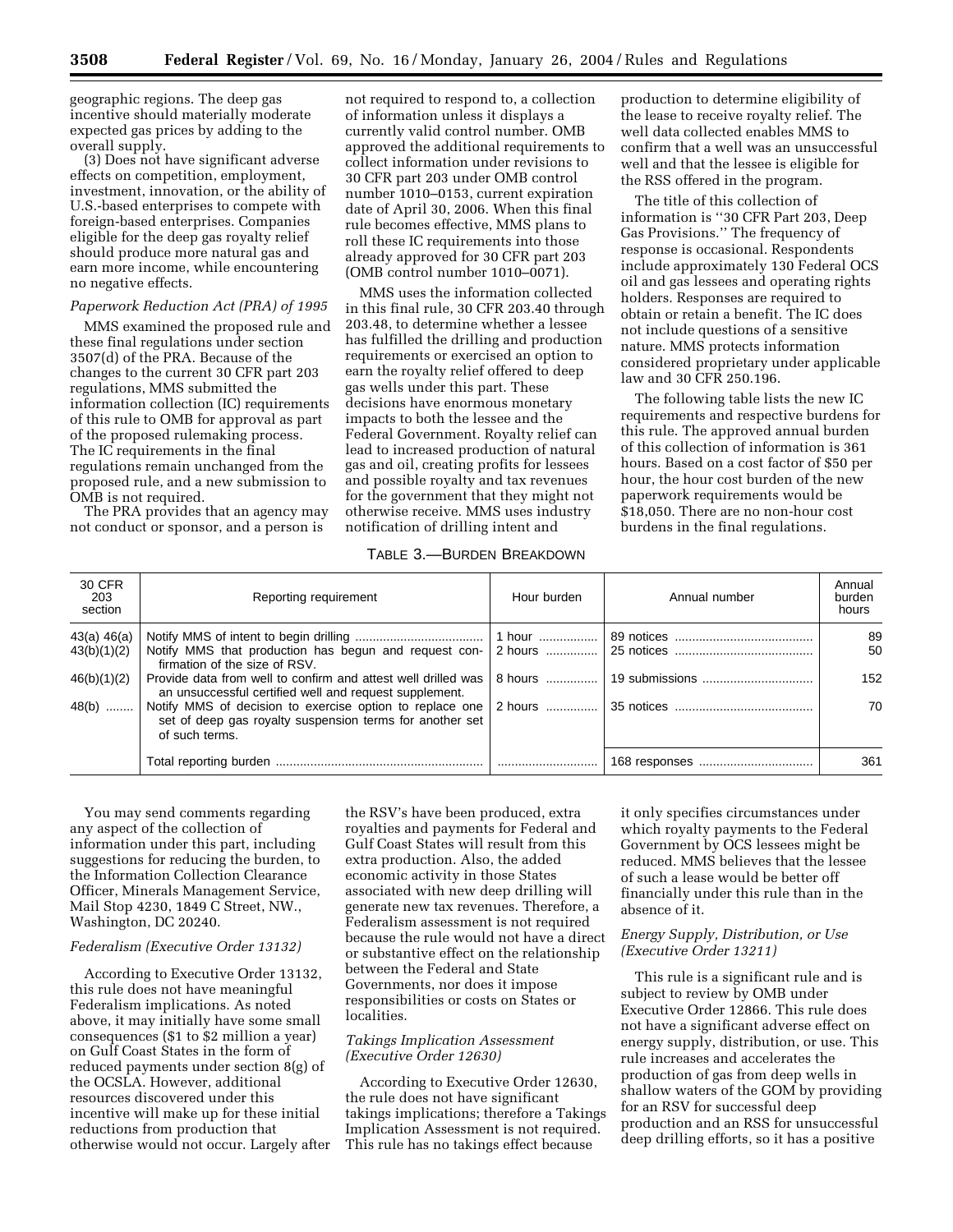effect on energy supply based on our regulatory analysis.

### *Unfunded Mandates Reform Act (UMRA) of 1995*

This rule does not impose an unfunded mandate on State, local, or tribal governments or the private sector of more than \$100 million per year. The rule does not have any Federal mandates nor does the rule have a significant or unique effect on State, local, or tribal governments or the private sector. A statement containing the information required by the UMRA (2 U.S.C. 1531 *et seq.*) is not required.

*Civil Justice Reform (Executive Order 12988)* 

According to Executive Order 12988, the Office of the Solicitor has determined that the rule does not unduly burden the judicial system and meets the requirements of Sections 3(a) and 3(b)(2) of the Order.

## *National Environmental Policy Act (NEPA) of 1969*

This rule does not constitute a major Federal action significantly affecting the quality of the human environment. A detailed statement under the NEPA is not required.

*Consultation and Coordination With Indian Tribal Governments (Executive Order 13175)* 

In accordance with Executive Order 13175, this rule does not have tribal implications that impose substantial direct compliance costs on Indian tribal governments.

## **List of Subjects in 30 CFR Part 203**

Continental shelf, Government contracts, Indian lands, Minerals royalties, Oil and gas exploration, Public lands-mineral resources, Reporting and recordkeeping requirements, Sulphur.

Dated: October 7, 2003.

#### **Rebecca W. Watson,**

*Assistant Secretary—Land and Minerals Management.*

■ For the reasons stated in the preamble, the Minerals Management Service (MMS) amends 30 CFR part 203 as follows:

# **PART 203—RELIEF OR REDUCTION IN ROYALTY RATES**

■ 1. The authority citation for part 203 continues to read as follows:

**Authority:** 25 U.S.C. 396 *et seq.*; 25 U.S.C. 396a *et seq.*; 25 U.S.C. 2101 *et seq.*; 30 U.S.C. *et seq.*; 30 U.S.C. 351 *et seq.*; 30 U.S.C. *et seq.*; 30 U.S.C. 1701 *et seq.*; 31 U.S.C. *et seq.*; 43 U.S.C. 1301 *et seq.*; 43 U.S.C. *et seq.*; and 43 U.S.C. 1801 *et seq.*

■ 2. The definitions for *certified unsuccessful well, deep well, original well, participating area, qualified well, reservoir, royalty suspension supplement, royalty suspension volume, sidetrack,* and *sidetrack measured depth* are added alphabetically to § 203.0 as follows:

# **§ 203.0 What definitions apply to this part?**

\* \* \* \* \* *Certified unsuccessful well* means an original well, or a sidetrack with a sidetrack measured depth of at least 10,000 feet, on your lease that—

(1) You begin drilling on or after March 26, 2003, and before March 1, 2009, and before your lease produces gas or oil from a deep well with a perforated interval the top of which is at least 18,000 feet true vertical depth below the datum at mean sea level (TVD SS);

(2) You drill to at least 18,000 feet TVD SS with a target reservoir on your lease, identified from seismic and related data, deeper than that depth;

(3) Fails to meet the producibility requirements of 30 CFR part 250, subpart A, and does not produce gas or oil, or the MMS agrees is not commercially producible; and

(4) For which you have provided the notices and information in § 203.46. \* \* \* \* \*

*Deep well* means either an original well or a sidetrack with a perforated interval the top of which is at least 15,000 feet TVD SS. A deep well subsequently re-perforated less than 15,000 feet TVD SS in the same reservoir is still a deep well.

\* \* \* \* \* *Original well* means a well that is drilled without utilizing an existing wellbore. An original well includes all sidetracks drilled from the original wellbore before the drilling rig moves off the well location. A bypass from an original well (*e.g.*, drilling around material blocking the hole or to straighten crooked holes) is part of the original well.

*Participating area* means that part of the unit area that MMS determines is reasonably proven by drilling and completion of producible wells, geological and geophysical information, and engineering data to be capable of producing hydrocarbons in paying quantities.

\* \* \* \* \* *Qualified well* means a deep well: (1) For which drilling begins on or after March 26, 2003;

(2) That produces natural gas (other than test production), including gas associated with oil production, before March 1, 2009; and

(3) For which you have met the requirements prescribed in § 203.43.

\* \* \* \* \* *Reservoir* means an underground accumulation of oil or natural gas, or both, characterized by a single pressure system and segregated from other such accumulations.

\* \* \* \* \* *Royalty suspension supplement* means a royalty suspension volume resulting from drilling a certified unsuccessful well that is applied to future natural gas and oil production generated at any drilling depth on, or allocated under an MMS-approved unit agreement to, the same lease.

*Royalty suspension volume* means a volume of production from a lease that is not subject to royalty under the provisions of this part.

*Sidetrack* means, for the purpose of this subpart, a well resulting from drilling an additional hole to a new objective bottom-hole location by leaving a previously drilled hole. A sidetrack also includes drilling a well from a platform slot reclaimed from a previously drilled well or re-entering and deepening a previously drilled well. A bypass from a sidetrack (*e.g.*, drilling around material blocking the hole, or to straighten crooked holes) is part of the sidetrack.

*Sidetrack measured depth* means the actual distance or length in feet a sidetrack is drilled beginning where it exits a previously drilled hole to the bottom hole of the sidetrack, that is, to its total depth.

\* \* \* \* \*

■ 3. In § 203.4, the introductory paragraph is revised to read as follows:

#### **§ 203.4 How do the provisions in this part apply to differnt types of leases and projects?**

The tables in this section summarize the similar application and approval provisions for the discretionary end-oflife and deep water royalty relief programs in §§ 203.50 to 203.91. Because royalty relief for deep gas on leases not subject to deep water royalty relief, as provided for under §§ 203.40 to 203.48, does not involve an application, its provisions do not parallel the other two royalty relief programs and are not summarized in this section.

\* \* \* \* \*

■ 4. A new § 203.5 is added to subpart A to read as follows:

# **§ 203.5 What is MMS's authority to collect information?**

The Paperwork Reduction Act of 1995 (PRA) requires us to inform you that MMS may not conduct or sponsor and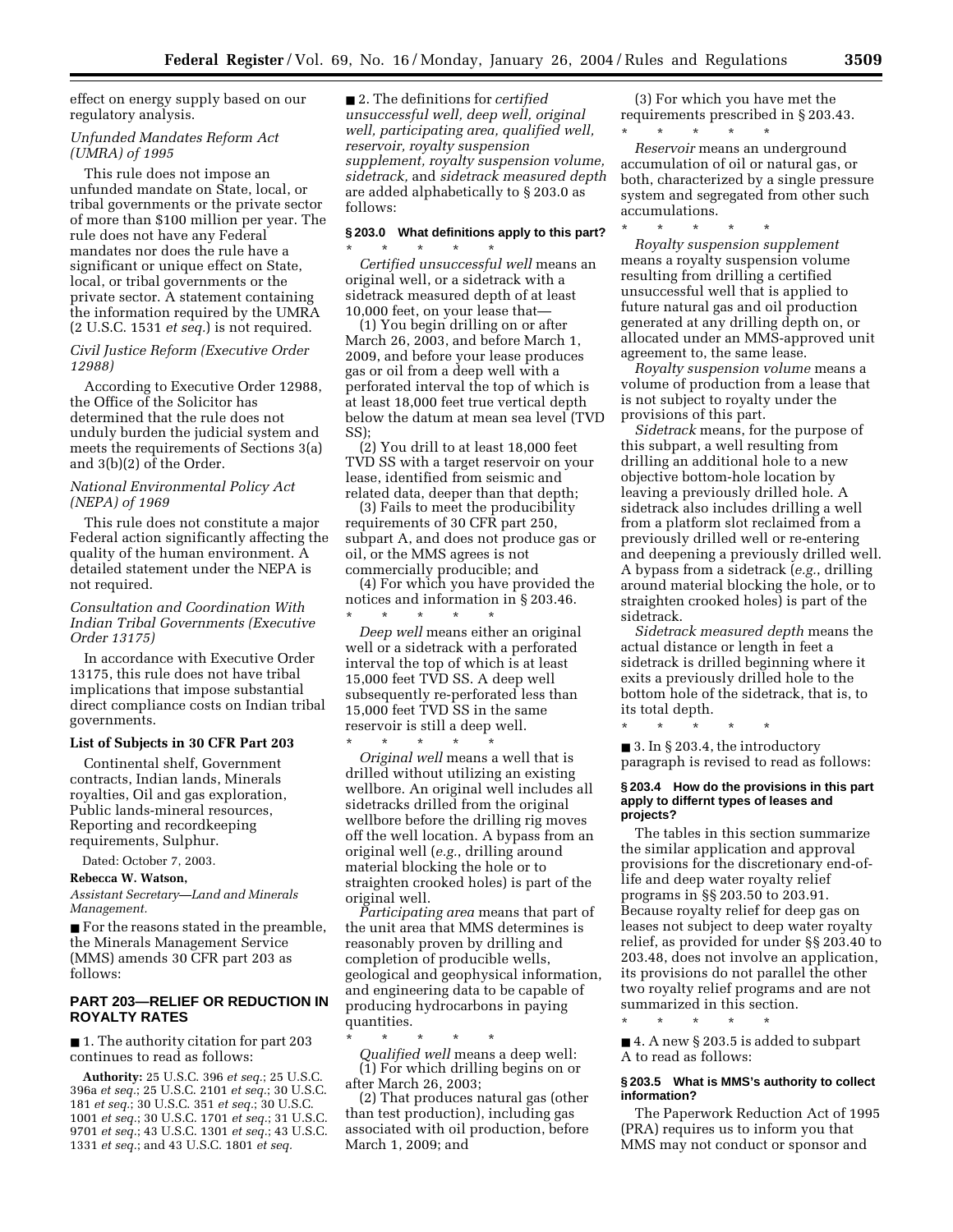you are not required to respond to a collection of information unless it displays a currently valid OMB control number. OMB approved the information collection requirements in this part 203 under 44 U.S.C. 3501 *et seq.* in two actions. The information collection requirements in §§ 203.50 through 203.91 are approved under OMB control number 1010–0071, and those in §§ 203.40 through 203.48 are approved under 1010–0153.

■ 5. A new undesignated heading and new §§ 203.40 through 203.48 are added to subpart B to read as follows:

### **Royalty Relief for Drilling Deep Gas Wells on Leases Not Subject to Deep Water Royalty Relief**

#### **§ 203.40 Which leases are eligible for royalty relief as a result of drilling deep wells?**

Your lease may receive a royalty suspension volume under §§ 203.41 through 203.43, and may receive a royalty suspension supplement under §§ 203.44 through 203.46, if it:

(a) Was:

(1) In existence on January 1, 2001; (2) Issued in a lease sale held after

January 1, 2001 and before April 1, 2004 and the lessee has exercised the option provided for in § 203.48; or

(3) Issued in a lease sale held on or after April 1, 2004 and the lease terms provide for royalty relief under §§ 203.41 through 203.47;

(b) Is located:

(1) In the GOM, wholly west of 87 degrees, 30 minutes West longitude;

(2) Entirely in water less than 200 meters deep, or partly in water less than 200 meters deep and no deep-water royalty relief provisions in statutes or lease terms apply to the lease; and

(c) Has not produced gas or oil from a deep well with a perforated interval the top of which is 18,000 feet TVD SS or deeper that commenced drilling before March 26, 2003.

### **§ 203.41 If I have a qualified well, what royalty relief will my lease earn?**

(a) This paragraph and paragraph (b) of this section apply if your lease has not produced gas or oil from a deep well that commenced drilling before March 26, 2003. Subject to the administrative requirements of § 203.43, the provisions of § 203.44(d), and the price conditions in § 203.47, you earn a royalty suspension volume shown in the following table in billions of cubic feet (BCF) or in thousands of cubic feet (MCF) applicable to gas production as prescribed in § 203.42:

| If you have a qualified well that is                                                                                                | Then you earn a royalty suspension volume on this amount of gas pro-<br>duction, as prescribed in this section and $\S 203.42$ .                                                    |
|-------------------------------------------------------------------------------------------------------------------------------------|-------------------------------------------------------------------------------------------------------------------------------------------------------------------------------------|
| (1) An original well with a perforated interval the top of which is from $\vert$ 15 BCF.<br>15,000 to less than 18,000 feet TVD SS. |                                                                                                                                                                                     |
| 15,000 to less than 18,000 feet TVD SS.                                                                                             | (2) A sidetrack with a perforated interval the top of which is from 4 BCF plus 600 MCF times sidetrack measured depth (rounded to the<br>nearest 100 feet) but no more than 15 BCF. |
| (3) An original well with a perforated interval the top of which is 18,000<br>feet TVD SS or deeper.                                | 25 BCF.                                                                                                                                                                             |
| (4) A sidetrack with a perforated interval the top of which is 18,000 feet<br>TVD SS or deeper.                                     | 4 BCF plus 600 MCF times sidetrack measured depth (rounded to the<br>nearest 100 feet) but no more than 25 BCF.                                                                     |

(b) We will suspend royalties on gas volumes produced on or after March 1, 2004 reported on the Oil and Gas Operations Report, Part A (OGOR–A) for your lease under 30 CFR 216.53, as and to the extent prescribed in § 203.42. All gas production from qualified wells reported on the OGOR–A, including production that is not subject to royalty (except for production to which a royalty suspension supplement under §§ 203.44 and 203.45 applies), counts toward the lease royalty suspension volume.

*Example 1. If you have a qualified well that is an original well with a perforated interval the top of which is 16,000 feet TVD SS, you earn a royalty suspension volume of 15 BCF of gas production from qualified wells on your lease, as prescribed in § 203.42. However, if the top of the perforated* 

*interval is 18,500 feet TVD SS, the royalty suspension volume is 25 BCF.*

*Example 2. If you have a qualified well that is a sidetrack with a perforated interval the top of which is 16,000 feet TVD SS, that has a sidetrack measured depth of 6,789 feet, we round the distance to 6,800 feet and you earn a royalty suspension volume of 8.08 BCF of gas production from qualified wells on your lease, as prescribed in § 203.42.*

*Example 3. If you have a qualified well that is a sidetrack with a perforated interval the top of which is 16,000 feet TVD SS, that has a sidetrack measured depth of 19,500 feet, you earn a royalty suspension volume of 15 BCF of gas production from qualified wells on your lease, as prescribed in § 203.42, even though 4 BCF plus 600 MCF per foot of sidetrack measured depth equals 15.7 BCF.*

(c) This paragraph and paragraph (d) of this section apply if your lease has

produced gas or oil from a deep well with a perforated interval the top of which is from 15,000 to less than 18,000 feet TVD SS (regardless of whether drilling began before or after March 26, 2003), and you subsequently have a qualified well on your lease with a perforated interval the top of which is 18,000 feet TVD or deeper. Subject to the administrative requirements of § 203.43, the provisions of § 203.44(d), and the price conditions in § 203.47, you earn a royalty suspension volume specified in the following table, applicable to gas production as prescribed in § 203.42. This royalty suspension volume is in addition to any royalty suspension volume your lease already may have earned, if any, as a result of a qualified well with a perforated interval the top of which is from 15,000 to less than 18,000 feet TVD SS.

| If your lease has produced gas or oil from a deep well with a per-<br>forated interval the top of which is from 15,000 to less than 18,000 feet<br>TVD SS, and you subsequently have a qualified well that is | Then, you earn a royalty suspension volume on this amount of gas<br>production, as prescribed in this section and §203.42 |
|---------------------------------------------------------------------------------------------------------------------------------------------------------------------------------------------------------------|---------------------------------------------------------------------------------------------------------------------------|
|                                                                                                                                                                                                               |                                                                                                                           |

(1) An original well or a sidetrack with a perforated interval the top of  $\vert$  0 BCF. which is from 15,000 to less than 18,000 feet TVD SS.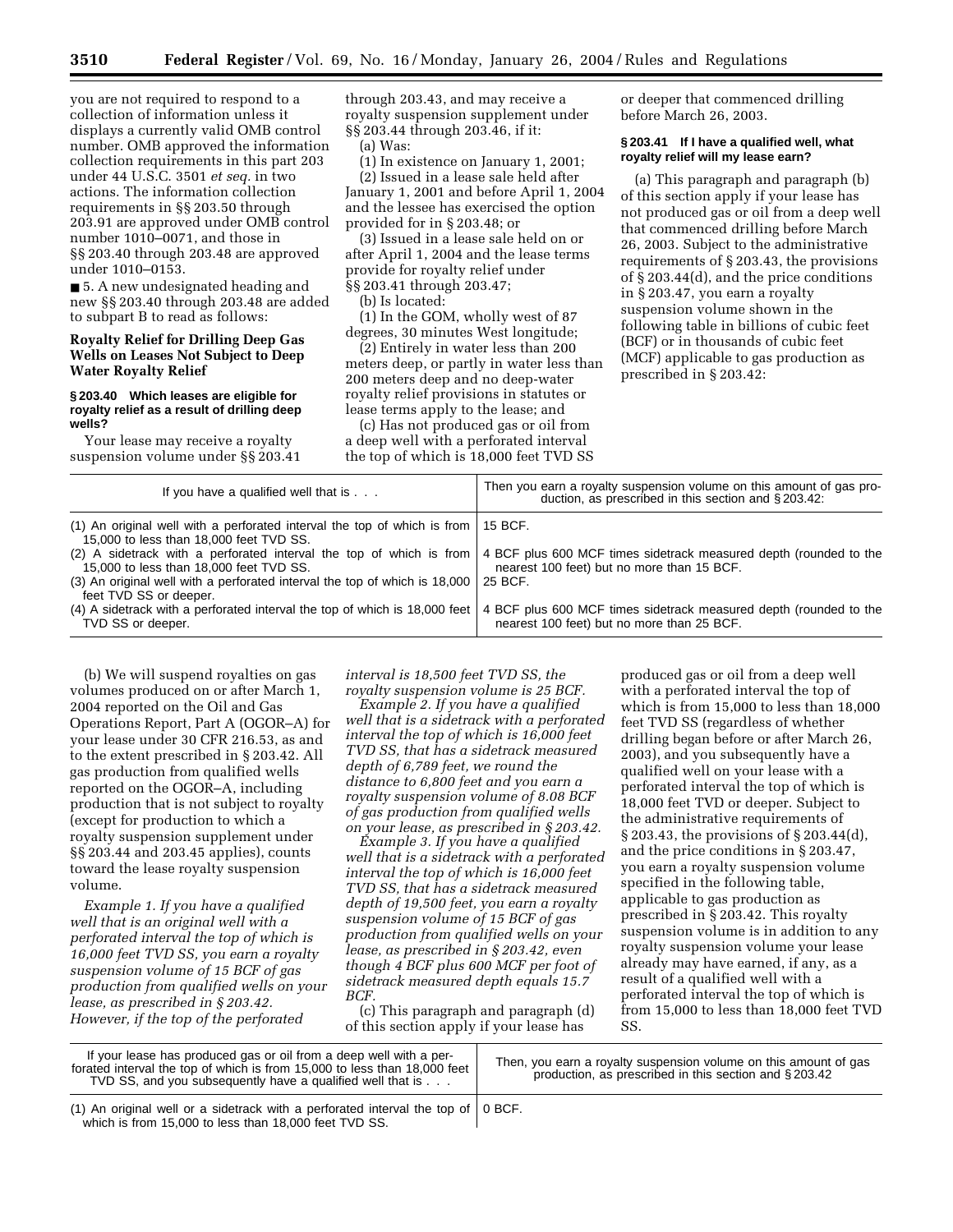| If your lease has produced gas or oil from a deep well with a per-<br>forated interval the top of which is from 15,000 to less than 18,000 feet<br>TVD SS, and you subsequently have a qualified well that is          | Then, you earn a royalty suspension volume on this amount of gas<br>production, as prescribed in this section and §203.42 |
|------------------------------------------------------------------------------------------------------------------------------------------------------------------------------------------------------------------------|---------------------------------------------------------------------------------------------------------------------------|
| (2) An original well with a perforated interval the top of which is $18,000 \mid 10$ BCF.<br>feet TVD SS or deeper.<br>(3) A sidetrack with a perforated interval the top of which is 18,000 feet<br>TVD SS or deeper. | 4 BCF plus 600 MCF times sidetrack measured depth (rounded to the<br>nearest 100 feet) but no more than 10 BCF.           |

(d) We will suspend royalties on gas volumes produced on or after March 1, 2004 reported on the Oil and Gas Operations Report, Part A (OGOR–A) for your lease under 30 CFR 216.53, as and to the extent prescribed in § 203.42. All gas production from qualified wells reported on the OGOR–A, including production that is not subject to royalty (except for production to which a royalty suspension supplement under §§ 203.44 and 203.45 applies), counts toward the lease royalty suspension volume.

*Example 1. If you have drilled and produced a well with a perforated interval the top of which is 16,000 feet TVD SS before March 26, 2003 (and therefore, it is not a qualified well and has earned no royalty suspension volume) and later drill:*

*(i) A well with a perforated interval the top of which is 17,000 feet TVD SS, you earn no royalty suspension volume.*

*(ii) A qualified well that is an original well with a perforated interval the top of which is 19,000 feet TVD SS, you earn a royalty suspension volume of 10 BCF of gas production from qualified wells on your lease, as prescribed in § 203.42.*

*(iii) A qualified well that is a sidetrack with a perforated interval the top of which is 19,000 feet TVD SS, that has a sidetrack measured depth of 7,000 feet, you earn a royalty suspension volume of 8.2 BCF of gas production from qualified wells on your lease, as prescribed in § 203.42.*

*Example 2. If you have a qualified well (i.e., drilled after March 26, 2003) that is an original well with a perforated interval the top of which is 16,000 feet TVD SS and later drill a second qualified well that is an original well with a perforated interval the top of which is 19,000 feet TVD SS, we increase the total royalty suspension volume for your lease from 15 BCF to 25 BCF, as prescribed in § 203.42.*

*Example 3. If you have a qualified well (i.e., drilled after March 26, 2003) that is a sidetrack with a perforated interval the top of which is 16,000 feet TVD SS, that has a sidetrack measured depth of 4,000 feet, and later drill a second qualified well that is a sidetrack with a perforated interval the top of which is 19,000 feet TVD SS, that has* 

*a sidetrack measured depth of 8,000 feet, we increase the total royalty suspension volume for your lease from 6.4 BCF to 15.2 BCF, as prescribed in § 203.42. The difference of 8.8 BCF represents the royalty suspension volume earned by the second sidetrack.*

(e) After your lease has produced gas or oil from a deep well with a perforated interval the top of which is 18,000 feet TVD SS or deeper, your lease cannot earn a royalty suspension volume as a result of drilling any subsequent qualified wells.

(f) The royalty suspension volume determined under this section for the first qualified well on your lease (whether an original well or a sidetrack) establishes the total royalty suspension volume available for that drilling depth interval on your lease, regardless of the number of subsequent qualified wells you drill to that depth interval.

*Example to paragraph (f): If your first qualified well is a sidetrack with a perforated interval the top of which is 16,000 feet TVD SS and earns a royalty suspension volume of 12.5 BCF, and you later drill a qualified original well to 17,000 feet TVD SS, the royalty suspension volume for your lease remains at 12.5 BCF and does not increase to 15 BCF. However, under paragraph (b) of this section, if you subsequently drill a qualified well to another depth interval 18,000 feet or greater TVD SS, you may earn an additional royalty suspension volume.*

(g) If a qualified well on your lease is within a unitized portion of your lease, the royalty suspension volume earned by that well under this section applies only to your lease and not to other leases within the unit.

(h) If your qualified well is a directional well (either an original well or a sidetrack) drilled across a lease line, the lease with the perforated interval that initially produces earns the royalty suspension volume. However, if the perforated interval crosses a lease line, the lease where the surface of the well is located earns the royalty suspension volume.

(i) Any royalty suspension volume earned under this section is in addition to any royalty suspension supplement for your lease under § 203.44 that results from a different wellbore.

(j) If your lease earns a royalty suspension volume under this section and later produces from a deep well that is not a qualified well, the royalty suspension volume is not forfeited or terminated. However, you may not apply the royalty suspension volume under this section to production from the deep well that is not a qualified well, even if it begins producing after your first qualified well.

(k) You owe minimum royalties or rentals in accordance with your lease terms notwithstanding any royalty suspension volumes allowed under paragraphs (a) and (b) of this section.

#### **§ 203.42 To which production do I apply the royalty suspension volume earned from qualified wells on my lease?**

(a) This paragraph applies to any lease that is not within an MMS-approved unit. Subject to the requirements of §§ 203.40, 203.41, 203.43, 203.44, and 203.47, you must apply the royalty suspension volumes prescribed in § 203.41 to the earliest gas production:

(1) Occurring on and after the later of March 1, 2004 or the date that the first qualified well that earns your lease the royalty suspension volume begins production (other than test production);

(2) From all qualified wells, regardless of their depth, on your lease for which you have met the requirements in § 203.43, up to the aggregate royalty suspension volume earned by your lease.

*Example to paragraph (a): You began drilling an original well that was a qualified well with a perforated interval the top of which is 18,200 feet TVD SS on May 1, 2003 and it began producing on September 1, 2003. You subsequently drilled two more original wells that are qualified wells with a perforated interval the tops of which are 16,600 feet TVD SS. The first well earned a royalty suspension volume of 25 BCF. You must apply the royalty suspension volume each month beginning on March 1, 2004 to production from all three wells until the 25 BCF royalty suspension volume is fully utilized.*

(b) This paragraph applies to any lease all or part of which is within an MMS-approved unit. If your lease has a qualified well, a share of the production from all the qualified wells in the unit participating area will be allocated to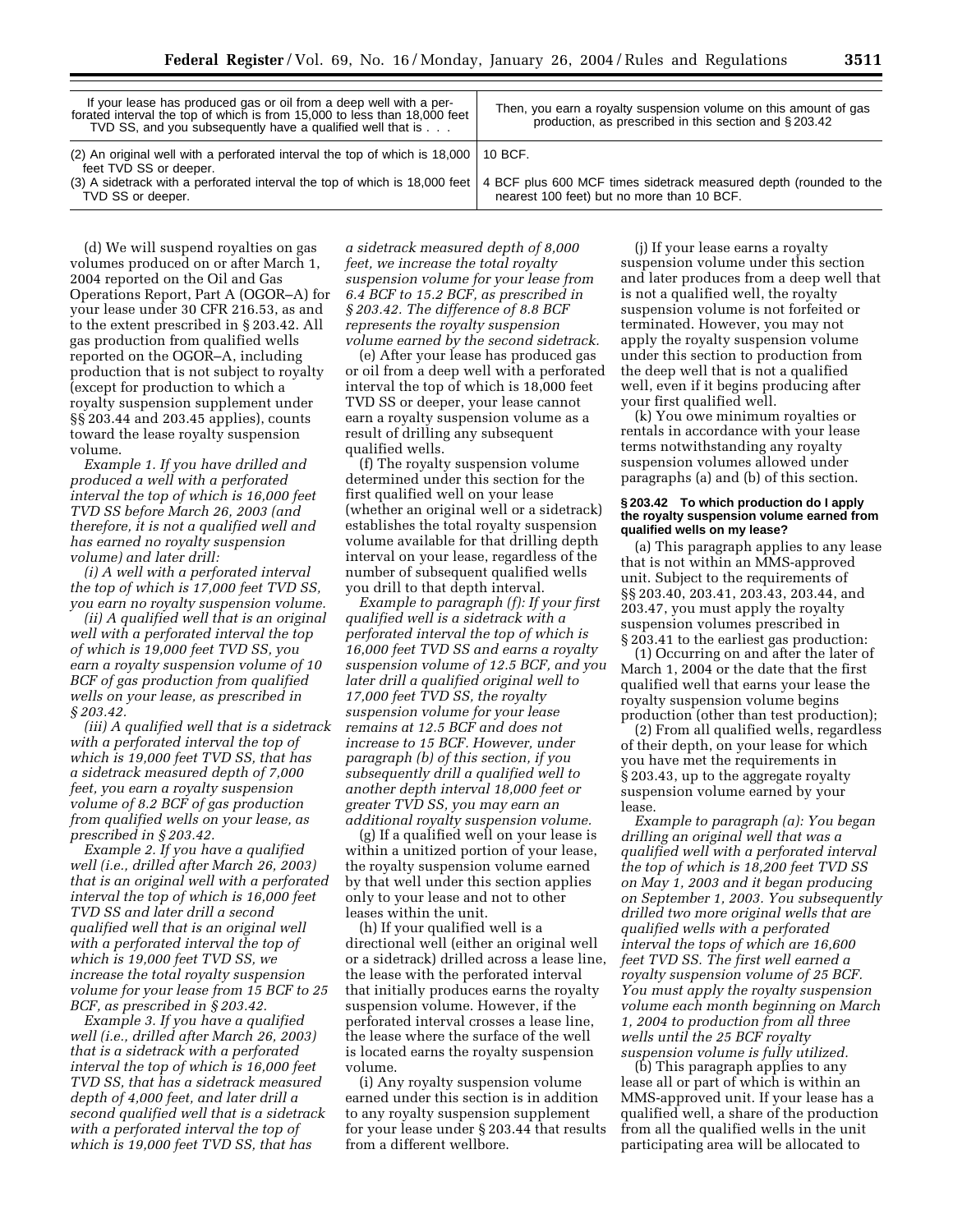**3512 Federal Register** / Vol. 69, No. 16 / Monday, January 26, 2004 / Rules and Regulations

your lease each month according to the participating area percentages. Subject to the requirements of §§ 203.40, 203.41, 203.43, 203.44, and 203.47, you must apply the royalty suspension volume to the earliest gas production occurring on and after the later of March 1, 2004 or the date that the first qualified well that earns your lease the royalty suspension volume begins production (other than test production):

(1) From all qualified wells on the non-unitized area of your lease and

(2) Allocated to your lease from qualified wells on unitized areas of your lease and other leases in the unit under an MMS-approved unit agreement. That allocated share does not increase the royalty suspension volume for your lease. None of the volumes produced from a well that is not within a unit participating area may be allocated to other leases in the unit.

*Example to paragraph (b): The east half of your lease A is unitized with all of lease B. There is one qualified well on the non-unitized portion of lease A, one qualified well on the unitized portion of lease A and a qualified well on lease B. The participating area percentages allocate 32 percent of production from both of the unit qualified wells to lease A and 68 percent to lease B. If the non-unitized qualified well on lease A produces 12,000 MCF and the unitized qualified well on lease A produces 15,000 MCF, and the qualified well on lease B produces 10,000 MCF, then the production volume from and allocated to lease A to which the lease A royalty suspension volume applies is 20,000 MCF [12,000 + (15,000 + 10,000)(32 percent)]. The production volume allocated to lease B to which the lease B royalty suspension volume applies is 17,000 MCF [(15,000 + 10,000)(68 percent)].*

(c) Unused royalty suspension volume transfers to a successor lessee and expires with the lease.

(d) You may not apply the royalty suspension volume allowed under § 203.41:

(1) To production from completions less than 15,000 feet TVD SS, except in cases where the qualified well is reperforated in the same reservoir previously perforated deeper than 15,000 feet TVD SS;

(2) To production from a deep well that commenced drilling before March 26, 2003; or

(3) To production from a deep well on any other lease, except as provided in paragraph (b) of this section.

(e) You must begin paying royalties when the cumulative production of gas from all qualified wells on your lease, or allocated to your lease under paragraph (b) of this section, reaches the applicable royalty suspension volume allowed under § 203.41. For the month in which cumulative production reaches this royalty suspension volume, you owe royalties on the portion of gas production that exceeds the royalty suspension volume remaining at the beginning of that month.

(f) No royalty suspension volume may be applied to any liquid hydrocarbon (oil and condensate) volumes.

### **§ 203.43 What administrative steps must I take to use the royalty suspension volume?**

(a) You must notify, in writing, the MMS Regional Supervisor for Production and Development of your intent to begin drilling operations on all deep wells; and

(b) Within 30 days of the beginning of production from all wells that would become qualified wells by satisfying the requirements of this section, you must:

(1) Provide written notification to the MMS Regional Supervisor for Production and Development that production has begun; and

(2) Request confirmation of the size of the royalty suspension volume earned by your lease.

(c) Before beginning production, you must meet any production measurement requirements that the MMS Regional Supervisor for Production and Development has determined are necessary under 30 CFR part 250, subpart L.

(d) If you produced from a qualified well before March 1, 2004, you must provide the information in paragraph (b) of this section no later than June 1, 2004.

(e) If you cannot produce from a well that otherwise meets the criteria for a qualified well before March 1, 2009, the MMS Regional Supervisor for Production and Development may extend the deadline for beginning production for up to 1 year, based on the circumstances of the particular well involved, provided you demonstrate that:

(1) The delay occurred after reaching total depth in your well;

(2) Production (other than test production) was expected to begin before March 1, 2009; and

(3) The delay in beginning production is for reasons beyond your control, including but not limited to adverse weather and unavoidable accidents.

### **§ 203.44 If I drill a certified unsuccessful well, what royalty relief will my lease earn?**

Your lease may earn a royalty suspension supplement. Subject to paragraph (d) of this section, the royalty suspension supplement is in addition to any royalty suspension volume your lease may earn under § 203.41.

(a) If you drill a certified unsuccessful well and you satisfy the administrative requirements of § 203.46 and subject to the price conditions in § 203.47, you earn a royalty suspension supplement shown in the following table (in billions of cubic feet of gas equivalent (BCFE) or in thousands of cubic feet of gas equivalent (MCFE)) applicable to oil and gas production as prescribed in § 204.45:

| If you have a certified unsuccessful well that is                                                                                                                                                                                                                                                                                                                                                                                                                                                                       | Then, you earn a royalty suspension supplement on this volume of oil<br>and gas production as prescribed in this section and §203.45. |
|-------------------------------------------------------------------------------------------------------------------------------------------------------------------------------------------------------------------------------------------------------------------------------------------------------------------------------------------------------------------------------------------------------------------------------------------------------------------------------------------------------------------------|---------------------------------------------------------------------------------------------------------------------------------------|
| (1) An original well and your lease has not produced gas or oil from a $\vert$<br>deep well.<br>(2) A sidetrack (with a sidetrack measured depth of at least 10,000<br>feet) and your lease has not produced gas or oil from a deep well.<br>(3) An original well or a sidetrack (with a sidetrack measured depth of $\vert$ 2 BCFE.<br>at least 10,000 feet) and your lease has produced gas or oil from a<br>deep well with a perforated interval the top of which is from 15,000<br>to less than 18,000 feet TVD SS. | 5 BCFE.<br>0.8 BCFE plus 120 MCFE times sidetrack measured depth (rounded to<br>the nearest 100 feet) but no more than 5 BCFE.        |

(b) We will suspend royalties on oil and gas volumes produced on or after March 1, 2004 reported on the Oil and Gas Operations Report, Part A (OGOR– A) for your lease under 30 CFR 216.53, as and to the extent prescribed in § 203.45. All oil and gas production reported on the OGOR–A, including

production that is not subject to royalty (except for production to which a royalty suspension volume under §§ 203.41 and 203.42 applies), counts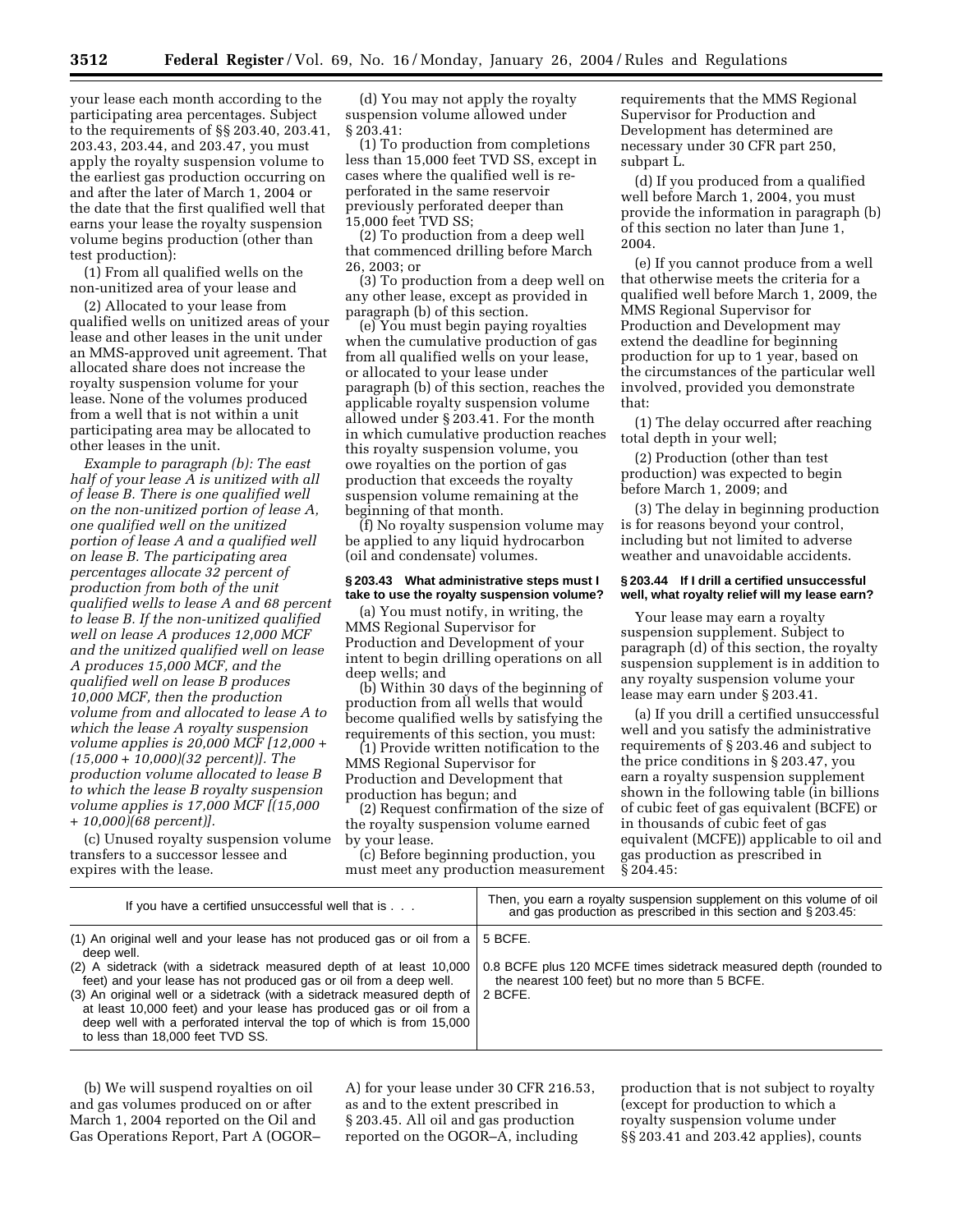toward the lease royalty suspension supplement.

*Example 1. If you drill a certified unsuccessful well that is an original well to a target 19,000 feet TVD SS, you earn a royalty suspension supplement of 5 BCFE of gas and oil production if your lease has not previously produced from a deep well, or you earn a royalty suspension supplement of 2 BCFE of gas and oil production if your lease has previously produced from a deep well with a perforated interval from 15,000 to less than 18,000 feet TVD SS, as prescribed in § 203.45.*

*Example 2. If you drill a certified unsuccessful well that is a sidetrack that reaches a target 19,000 feet TVD SS, that has a sidetrack measured depth of 12,545 feet, and your lease has not produced gas or oil from any deep well, we round the distance to 12,500 feet and you earn a royalty suspension supplement of 2.3 BCFE of gas and oil production as prescribed in § 203.45.*

(c) The conversion from oil to gas for using the royalty suspension supplement is specified in § 203.73.

(d) Each lease is eligible for up to two royalty suspension supplements. Therefore, the total royalty suspension supplement for a lease cannot exceed 10 BCFE.

(1) You may not earn more than one royalty suspension supplement from a single wellbore.

(2) If you begin drilling a certified unsuccessful well on one lease but the completion target is on a second lease, the entire royalty suspension supplement belongs to the second lease. However, if the target straddles a lease line, the lease where the surface of the well is located earns the royalty suspension supplement.

(e) If the same wellbore that earns a royalty suspension supplement as a certified unsuccessful well later produces from a perforated interval the top of which is 15,000 feet TVD SS or deeper before March 1, 2009, it will become a qualified well subject to the following conditions:

(1) Beginning on the date production starts, you must stop applying the royalty suspension supplement earned by that wellbore to your lease production.

(2) If the completion of this qualified well is on your lease or, in the case of a directional well, is on another lease, then you must subtract from the royalty suspension volume earned by that qualified well the royalty suspension supplement amounts earned by that wellbore that have already been applied either on your lease or any other lease. The difference represents the royalty

suspension volume earned by the qualified well.

(f) If the same wellbore that earned a royalty suspension supplement later has a sidetrack drilled from that wellbore, you are not required to subtract any royalty suspension supplement earned by that wellbore from the royalty suspension volume that may be earned by the sidetrack.

(g) You owe minimum royalties or rentals in accordance with your lease terms notwithstanding any royalty suspension supplements under this section.

### **§ 203.45 To which production do I apply the royalty suspension supplements from drilling one or two certified unsuccessful wells on my lease?**

(a) Subject to the requirements of §§ 203.40, 203.42, 203.44, 203.46 and 203.47, you must apply royalty suspension supplements in § 203.44 to the earliest oil and gas production:

(1) Occurring on and after the day you file the information under § 203.46(b),

(2) From, or allocated under an MMSapproved unit agreement to, the lease on which the certified unsuccessful well was drilled, without regard to the drilling depth of the well producing the gas or oil.

(b) If you have a royalty suspension volume for the lease under § 203.41, you must use the royalty suspension volumes for gas produced from qualified wells on the lease before using royalty suspension supplements for gas produced from qualified wells.

*Example to paragraph (b):*

*You have two shallow oil wells on your lease. Then you drill a certified unsuccessful well and earn a royalty suspension supplement of 5 BCFE. Thereafter, you begin production from an original well that is a qualified well that earns a royalty suspension volume of 15 BCF. You use only 2 BCFE of the royalty suspension supplement before the oil wells deplete. You must use up the 15 BCF of royalty suspension volume before you use the remaining 3 BCFE of the royalty suspension supplement for gas produced from the qualified well.*

(c) If you have no current production on which to apply the royalty suspension supplement allowed under § 203.44, your royalty suspension supplement applies to the earliest subsequent production of gas and oil from, or allocated under an MMSapproved unit agreement to, your lease.

(d) Unused royalty suspension supplements transfer to a successor lessee and expire with the lease.

(e) You may not apply the royalty suspension supplement allowed under

§ 203.44 to production from any other lease, except for production allocated to your lease from an MMS-approved unit agreement. If your certified unsuccessful well is on a lease subject to an MMSapproved unit agreement, the lessees of other leases in the unit may not apply any portion of the royalty suspension supplement for your lease to production from the other leases in the unit.

(f) You must begin or resume paying royalties when cumulative gas and oil production from, or allocated under an MMS-approved unit agreement to, your lease (excluding any gas produced from qualified wells subject to a royalty suspension volume allowed under § 203.41) reaches the applicable royalty suspension supplement. For the month in which the cumulative production reaches this royalty suspension supplement, you owe royalties on the portion of gas or oil production that exceeds the amount of the royalty suspension supplement remaining at the beginning of that month.

#### **§ 203.46 What administrative steps do I take to obtain and use the royalty suspension supplement?**

(a) Before you start drilling a well on your lease targeted to a reservoir at least 18,000 feet TVD SS, you must notify, in writing, the MMS Regional Supervisor for Production and Development of your intent to begin drilling operations and the depth of the target.

(b) After drilling the well, you must provide the MMS Regional Supervisor for Production and Development within 60 days after reaching the total depth in your well:

(1) Information that allows MMS to confirm that you drilled a certified unsuccessful well as defined under § 203.0, including:

(i) Well log data, if your original well or sidetrack does not meet the producibility requirements of 30 CFR part 250, subpart A; or

(ii) Well log, well test, seismic, and economic data, if your well does meet the producibility requirements of 30 CFR part 250, subpart A; and

(2) Information that allows MMS to confirm the size of the royalty suspension supplement for a sidetrack, including sidetrack measured depth and supporting documentation.

(c) If you commenced drilling a well that otherwise meets the criteria for a certified unsuccessful well on or after March 26, 2003, and finished it before March 1, 2004, provide the information in paragraph (b) of this section no later than June 1, 2004.